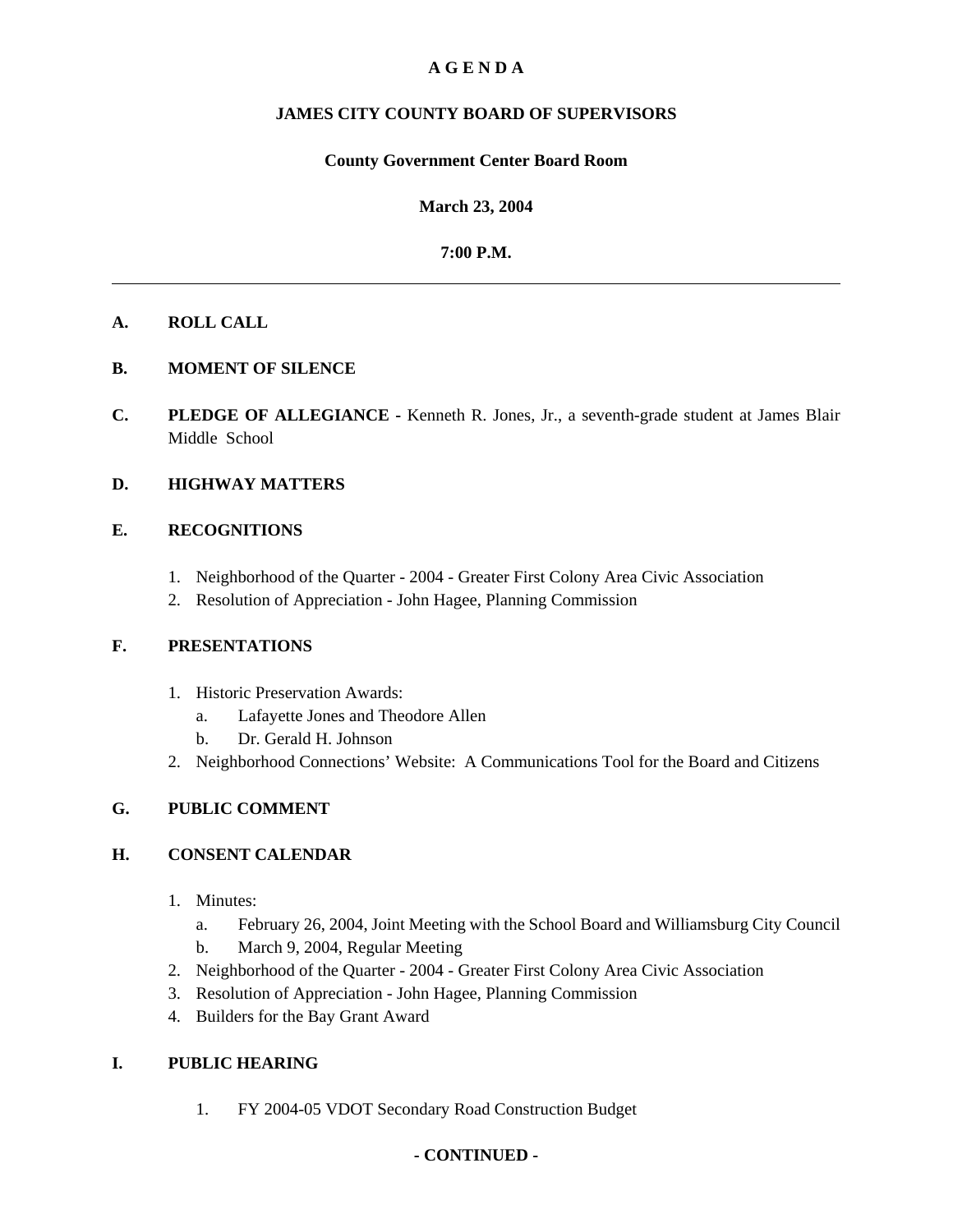# **J. PUBLIC COMMENT**

# **K. REPORTS OF THE COUNTY ADMINISTRATOR**

# **L. BOARD REQUESTS AND DIRECTIVES**

# **M. CLOSED SESSION**

- 1. Consideration of Appointments of Individuals to County Boards and/or Commissions, Pursuant to Section 2.2-3711(A)(1) of the Code of Virginia
	- a. Clean County Commission
	- b. Colonial Group Home Commission
	- c. Historical Commission

# **N. ADJOURNMENT**

032304bs.age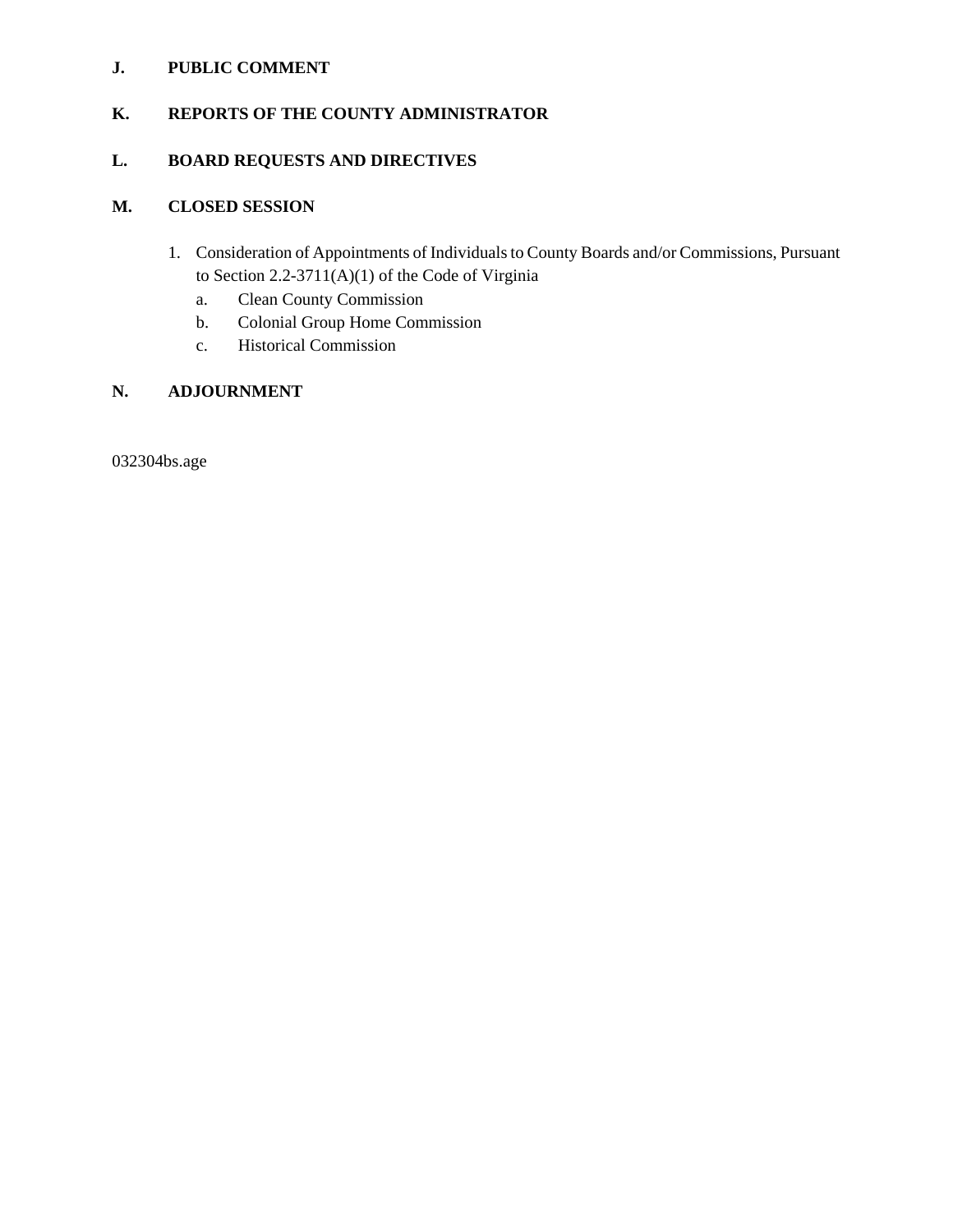**AT A JOINT MEETING OF THE JAMES CITY COUNTY BOARD OF SUPERVISORS, THE WILLIAMSBURG CITY COUNCIL, AND THE WILLIAMSBURG-JAMES CITY COUNTY SCHOOL BOARD, HELD ON THE 26TH DAY OF FEBRUARY, 2004, AT 8:33 A.M. IN THE MEDIA CENTER AT JAMESTOWN HIGH SCHOOL, 3751 JOHN TYLER HIGHWAY, JAMES CITY COUNTY, VIRGINIA.**

# **A. ROLL CALL**

Bruce C. Goodson, Chairman, Roberts District Michael J. Brown, Vice Chairman, Powhatan District John J. McGlennon, Jamestown District M. Anderson Bradshaw, Stonehouse District Jay T. Harrison, Sr., Chairman, Berkeley District

Sanford B. Wanner, County Administrator

The meeting was facilitated by Ms. Faye Wampler and Mr. Bob Garrity, from FSR Associates.

## **B. DISCUSSION ITEMS**

# 1. Overview and Tour of Current Career and Technical Classes

Dr. Karen Kolet, Supervisor, Guidance/Career and Technical, provided brief overviews of the current enrollment in Career and Technical Education (CTE) courses at both high schools.

At 8:45 a.m., the Boards and City Council members went on a tour of the CTE in Jamestown High School to view the learning, instruction, and delivery of the courses; and returned at 9:50 a.m.

The Boards, City Council, and staff discussed the collection of data on those students that complete the CTE courses; class availability when offered at only one high school; transportation issues; percentage of minority students taking CTE classes; integration of schedules between the high schools; and the sharing of labs and equipment with Thomas Nelson Community College (TNCC) and Sentara Hospital at the third high school.

Dr. Kolet continued the presentation on CTE courses including information on those that completed the CTE courses; TNCC dual enrollment requirements/information; and articulation requirements/information.

#### 2. Third High School Programming

Mr. Michael Thornton, Assistant Superintendent for Finance and Administrative Services, provided an overview of the student population enrollment trends.

The Boards, City Council, and staff discussed the Cohort Survival Method and DeJong's enrollment figures. There was consensus that the DeJong projections were more accurate.

Mr. Michael Brown stated that Jamestown High School reached its program capacity in four years and suggested that the third high school should be sized to handle ten years of projected high school growth.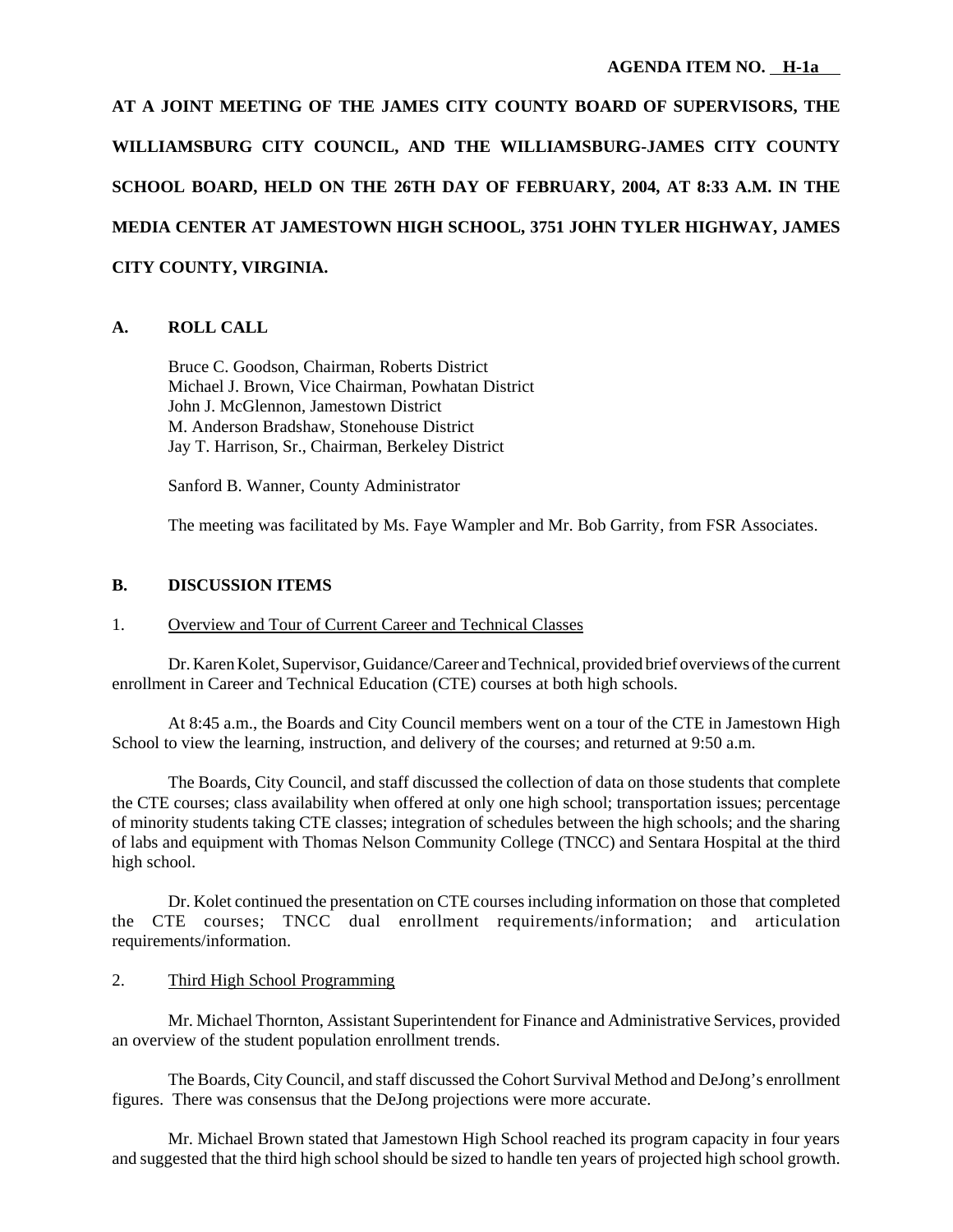Mr. Brown offered a high school student extrapolation that indicated a need for a third high school in the 1,400 to 1,450 range. He further suggested that it would be better to program school facility capital investments to that so they would not all be built at the same time.

Discussion followed on how the decision was reached to build a 1,250 student size high school and the advantages/disadvantages of a larger high school.

Mr. John McGlennon stated that they all needed to recognize that the Cohort Survival Method projections are wrong and they are historically under the numbers they should be. He stated that it needs to be clarified for the community that the DeJong numbers represent a better reflection in the school population. There was general consensus in the group on this issue.

The group discussed the possible need for multiple high schools or elementary schools and the necessity of having to make decisions regarding the size of the third high school now, rather than wait for the facilities study. There was a lengthy discussion on the documented advantages of smaller high schools and whether there could be a larger school capacity with smaller class sizes, program capacity versus building capacity, the need for program flexibility, and the advantages that smaller schools allow for more student participation in extracurricular activities.

A presentation was given on the processes used for the planning of the third high school, which included the Blue Ribbon Committee, Programming Committee Phase I, and Programming Committee Phase II. The objectives and recommendations from these groups were reviewed.

Mr. McGlennon stated that the career proposal was a well thought out plan that ties together the needs of the community and students, and inquired if the Schools has considered a possible partnership with TNCC for the Head Start Program.

Discussion was held regarding TNCC's experience with early child care and the proposal to move the program to TNCC's new location by the third high school to give students the ability to take advantage of this opportunity, which would eliminate the issue of square footage usage at the Schools for the program.

It was confirmed that the intention for the three high schools was to have specialized centers at each school as magnets with an enrollment similar to James River for the International Baccalaureate Primary Years Programme (IBPYP).

The group recessed from 11:48 a.m. to 12:03 p.m. for lunch.

Dr. Pete Spina, Acting President of TNCC, stated TNCC was looking forward with anticipation to building their campus on the Warhill tract. Dr. Spina reviewed TNCC's construction schedule and the advantages to TNCC for colocating and partnering with WJCC including the retention of teachers, certification of teachers to teach TNCC courses, joint appointments of teachers, and a community technology center that could be jointly shared.

#### 3. Project Design and Development

Mr. Jim McCalla, Vice President of Moseley Architects, gave a presentation on the design process and proposed third high school design.

Mr. Brown inquired if the design contained any flexibility in the footprint.

Mr. McCalla replied that due to the restrictions from the Virginia Department of Transportation (VDOT) for setbacks, the building could not be moved closer to the road. Excluding furnishings for the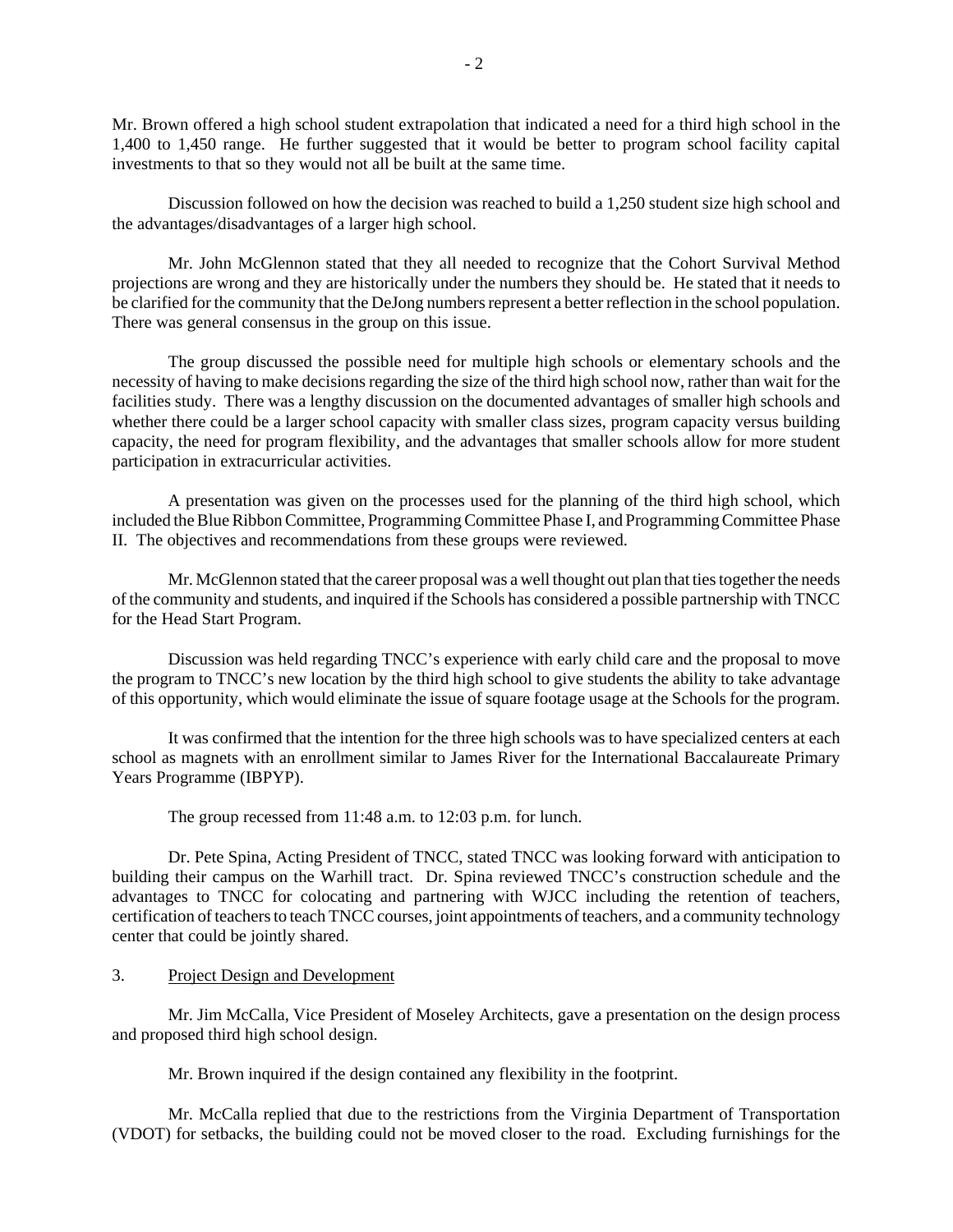school, the project budget for the high school is 31.8 million dollars; and if the project were to be delayed, construction costs would rise at an average of 4.8 percent per year or more.

Mr. McCalla was asked if the site could handle an increase in design space from 1,250 students to 1,450 students. He responded that the core facilities could probably handle the increase, but an additional estimated 30,000 square feet would be needed at a cost of \$140/square foot or approximately 4.2 million dollars.

Discussion was held on the potential of the Williamsburg Area Performing Arts Center auditorium enhancements, and Mr. McCalla stated that if these enhancements were desired, he needed to know now.

Mr. McGlennon clarified that the groups had reached consensus that the population enrollment projections supported a comprehensive third high school. There was consensus among the Boards and City Council on this issue.

Mr. McGlennon asked if the groups agreed they are generally satisfied with the programming concept presented for the third high school. There was general consensus by the group supporting the programming, and concurred that while they agree there are a number of opportunities to think about programming and facilities, they need to stay engaged in ongoing discussions regarding future school needs in the community.

# **C. ADJOURNMENT**

Mr. Harrison made a motion to adjourn.

On a roll call vote, the vote was: AYE: Bradshaw, Harrison, Brown, McGlennon, Goodson (5). NAY: (0).

At 1:04 p.m., Mr. Goodson adjourned the Board until 7 p.m. on March 9, 2004.

Sanford B. Wanner Clerk to the Board

\_\_\_\_\_\_\_\_\_\_\_\_\_\_\_\_\_\_\_\_\_\_\_\_\_\_\_\_\_\_\_\_

022604joint.min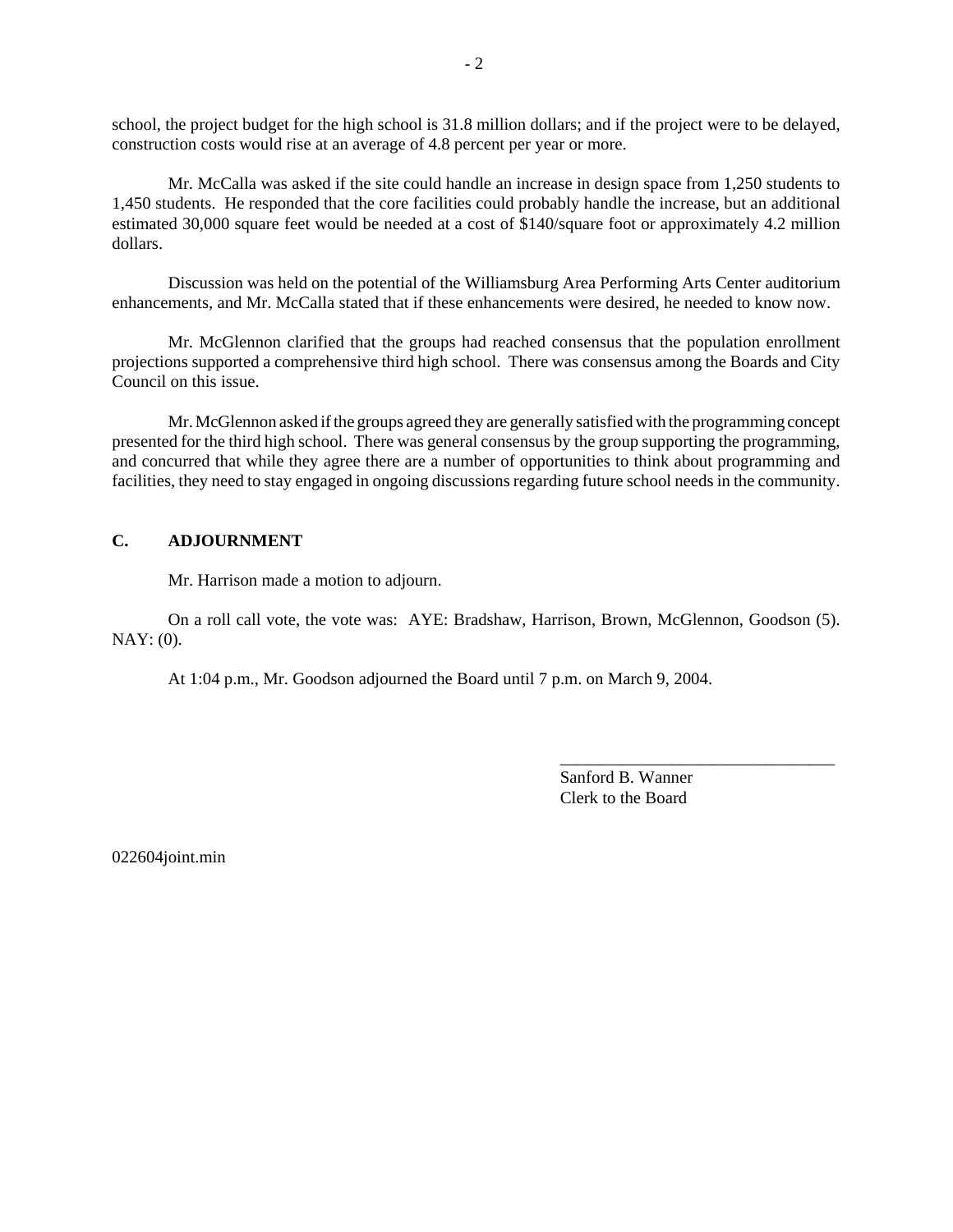# **AT A REGULAR MEETING OF THE BOARD OF SUPERVISORS OF THE COUNTY OF JAMES CITY, VIRGINIA, HELD ON THE 9TH DAY OF MARCH, 2004, AT 7:00 P.M. IN THE COUNTY GOVERNMENT CENTER BOARD ROOM, 101 MOUNTS BAY ROAD, JAMES CITY COUNTY, VIRGINIA.**

# **A. ROLL CALL**

Bruce C. Goodson, Chairman, Roberts District Michael J. Brown, Vice Chairman, Powhatan District John J. McGlennon, Jamestown District M. Anderson Bradshaw, Stonehouse District Jay T. Harrison, Sr., Chairman, Berkeley District

Sanford B. Wanner, County Administrator Leo P. Rogers, Deputy County Attorney

# **B. MOMENT OF SILENCE**

Mr. Goodson requested the Board and citizens observe a moment of silence.

# **C. PLEDGE OF ALLEGIANCE**

Adrianna Carter, a seventh-grade student at James Blair Middle School, led the Board and citizens in the Pledge of Allegiance.

# **D. PRESENTATION**

# 1. Jamestown High School Auxiliary Gym

Dr. Sam Frye, Mr. Randy Jackson, and Dr. Steven D. Suders provided an overview of the need for a Jamestown High School auxiliary gym, requested the Board establish a joint working group to identify a funding source, and develop an implementation time line for an auxiliary gym at Jamestown High School, and requested funding support.

# **E. PUBLIC COMMENT**

1. Ms. Susan Patton, 505 Capitol Court, stated that her son was injured in the Jamestown High School's weight room because he was too close to another person due to the limited space.

2. Mr. Randy O'Neil, 109 Sheffield Road, stated support for the youth in the community who want to exercise and establish good healthy habits, and encouraged the Board to support an auxiliary gym at Jamestown High School.

3. Mr. Richard Costello, 10020 Sycamore Landing Road, thanked the County for the service provided to citizens in assisting them in restoring their homes and land after Hurricane Isabel.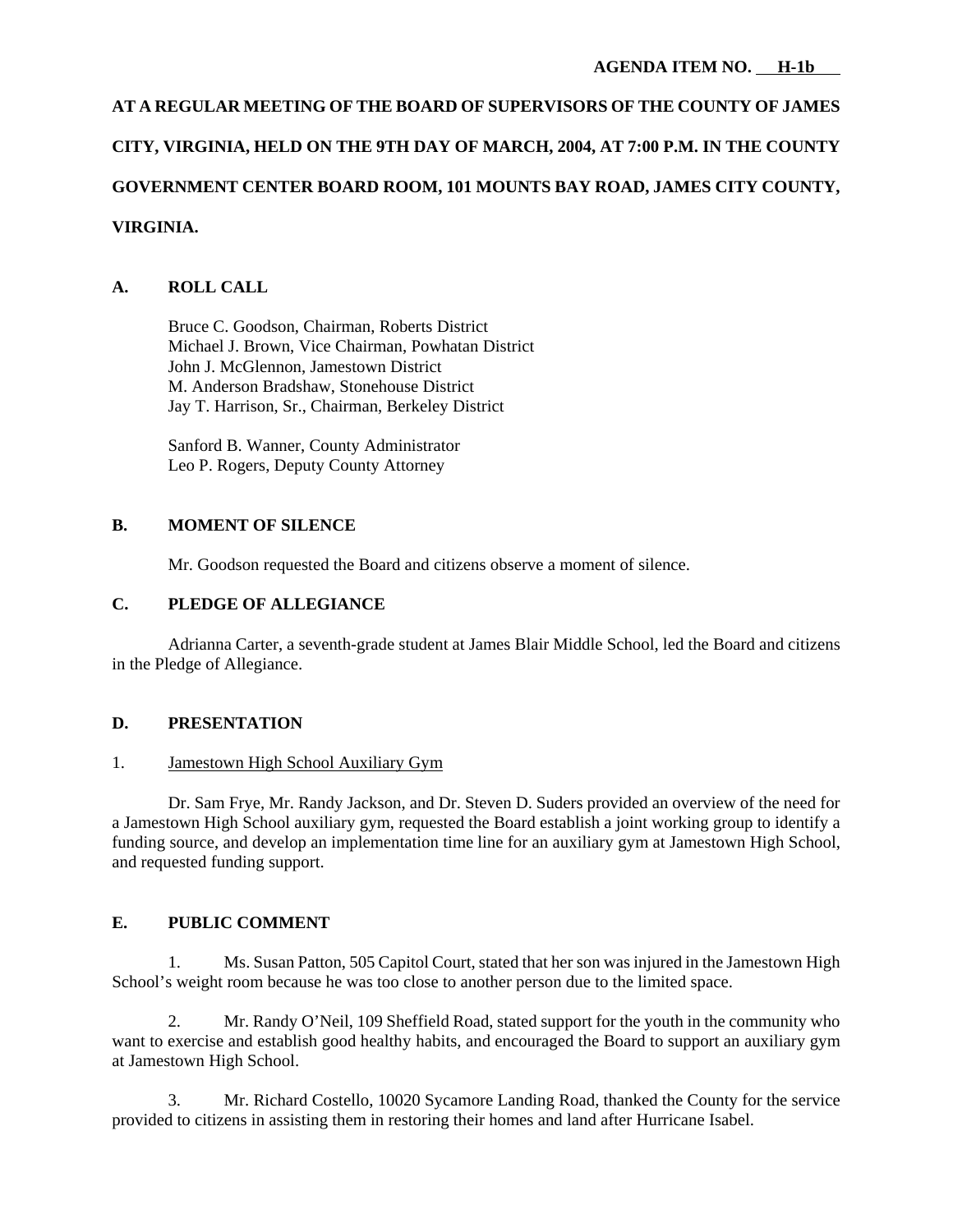4. Mr. Ed Oyer, 139 Indian Circle, recommended that Lafayette High School be turned into a Middle School, commented that since the three largest developments in the County are going to be retirement communities, where do schools get the student population figures that are proposed to fill a third high school, and commented on newspaper and televised news items related to the education standards in the United States.

5. Three Toano Middle School students requested the Board identify and financially support "Spots for Teens" and stated that there are not a lot of places for teens to congregate and socialize in the community.

6. Mr. Tony Dion, 102 Fairmount Drive, stated that a Community Reforestation Project workshop will be held on March 13 at the James City/Williamsburg Community Center and that young trees will be available to replace those damaged by Hurricane Isabel.

# **F. CONSENT CALENDAR**

Mr. Harrison made a motion to adopt the items on the Consent Calendar.

On a roll call vote, the vote was: AYE: Bradshaw, Harrison, Brown, McGlennon, Goodson (5). NAY: (0).

## 1. Minutes

- a. February 24, 2004, Work Session
- b. February 24, 2004, Regular Meeting
- 2. Chesapeake Bay Preservation Ordinance Violation Civil Charge James Huff

# **R E S O L U T I O N**

# CHESAPEAKE BAY PRESERVATION ORDINANCE VIOLATION -

# CIVIL CHARGE - JAMES HUFF

- WHEREAS, James Huff is the owner of a certain parcel of land, commonly known as 5198 Riverview Road, designated as Parcel No. (1-1) on James City County Real Estate Tax Map No. (15-3), hereinafter referred to as the ("Property"); and
- WHEREAS, on or about December 1, 2003, approximately 10,000 square feet of the Resource Protection Area on the Property was graded and the understory trees and shrubs were removed; and
- WHEREAS, James Huff agreed to a Restoration Plan to replant 150 trees and shrubs, on the Property in order to remedy the violation under the County's Chesapeake Bay Preservation Ordinance; and
- WHEREAS, James Huff has agreed to pay \$3,500 to the County as a civil charge under the County's Chesapeake Bay Preservation Ordinance; and
- WHEREAS, the James City County Board of Supervisors is willing to accept the restoration of the impacted areas and the civil charge in full settlement of the Chesapeake Bay Preservation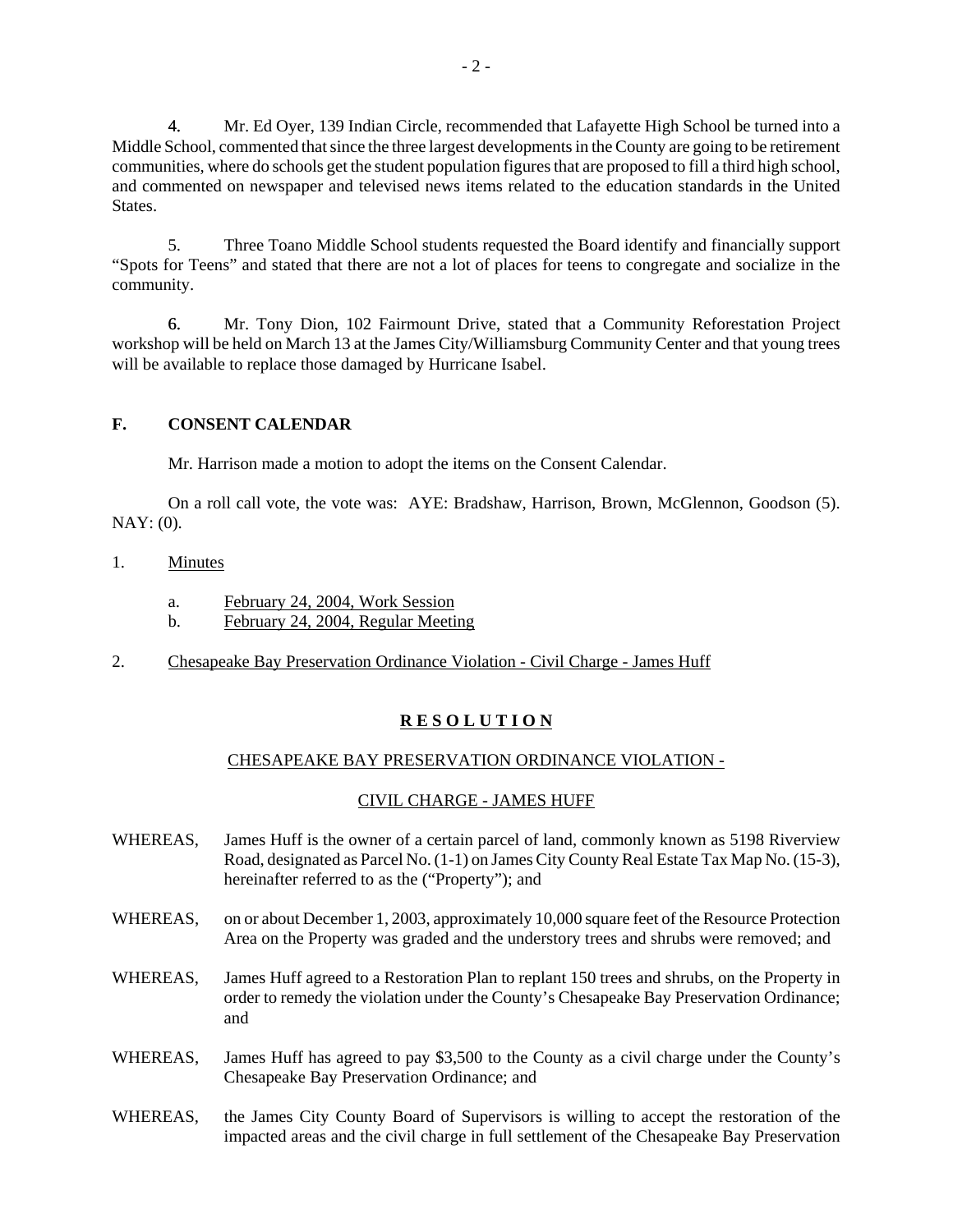Ordinance violation, in accordance with Sections 23-10 and 23-18 of the Code of the County of James City.

- NOW, THEREFORE, BE IT RESOLVED that the Board of Supervisors of James City County, Virginia, hereby authorizes and directs the County Administrator to accept the \$3,500 civil charge from James Huff as full settlement of the Chesapeake Bay Preservation Ordinance Violation.
- 3. Colonial Services Board FY 2004 Budget Adjustment

## **R E S O L U T I O N**

#### COLONIAL SERVICES BOARD FY 2004 BUDGET ADJUSTMENT

- WHEREAS, the Board of Supervisors of James City County has been requested to amend the County's FY 2004 Operating Budget to fund, in its entirety, the budget request of the Colonial Services Board; and
- WHEREAS, that increase of \$35,795 can be funded through a transfer of funds from Operating Contingency.
- NOW, THEREFORE, BE IT RESOLVED that the Board of Supervisors of James City County, Virginia, hereby authorizes the following budget transfer:

| From: |                                         |          |
|-------|-----------------------------------------|----------|
|       | <b>Operating Contingency</b>            | \$35,795 |
|       |                                         |          |
| To:   |                                         |          |
|       | Contributions - Colonial Services Board | \$35,795 |

4. Street Name Changes - Colonial Heritage Phase I, Section I

#### **R E S O L U T I O N**

#### STREET NAME CHANGES - COLONIAL HERITAGE PHASE I, SECTION I

- WHEREAS, Section 19-54(B) of the James City County Subdivision Ordinance provides for street names to be changed upon approval by the Board of Supervisors; and
- WHEREAS, the proposed street name changes have been discussed with the James City County Fire Department, Police Department, Planning Commission, Real Estate Assessment, and Williamsburg Post Office, and these agencies have found it acceptable.
- NOW, THEREFORE, BE IT RESOLVED that the Board of Supervisors of James City County, Virginia, does hereby approve renaming the following streets: "Constitution" to "Constitution Way"; "Adams" to "Wren Lane"; "Statesman" to "Statesman Road"; and "House of Lords" to "House of Lords Way."
- 5. Strengthening Families Program Historic Triangle Substance Abuse Coalition Grant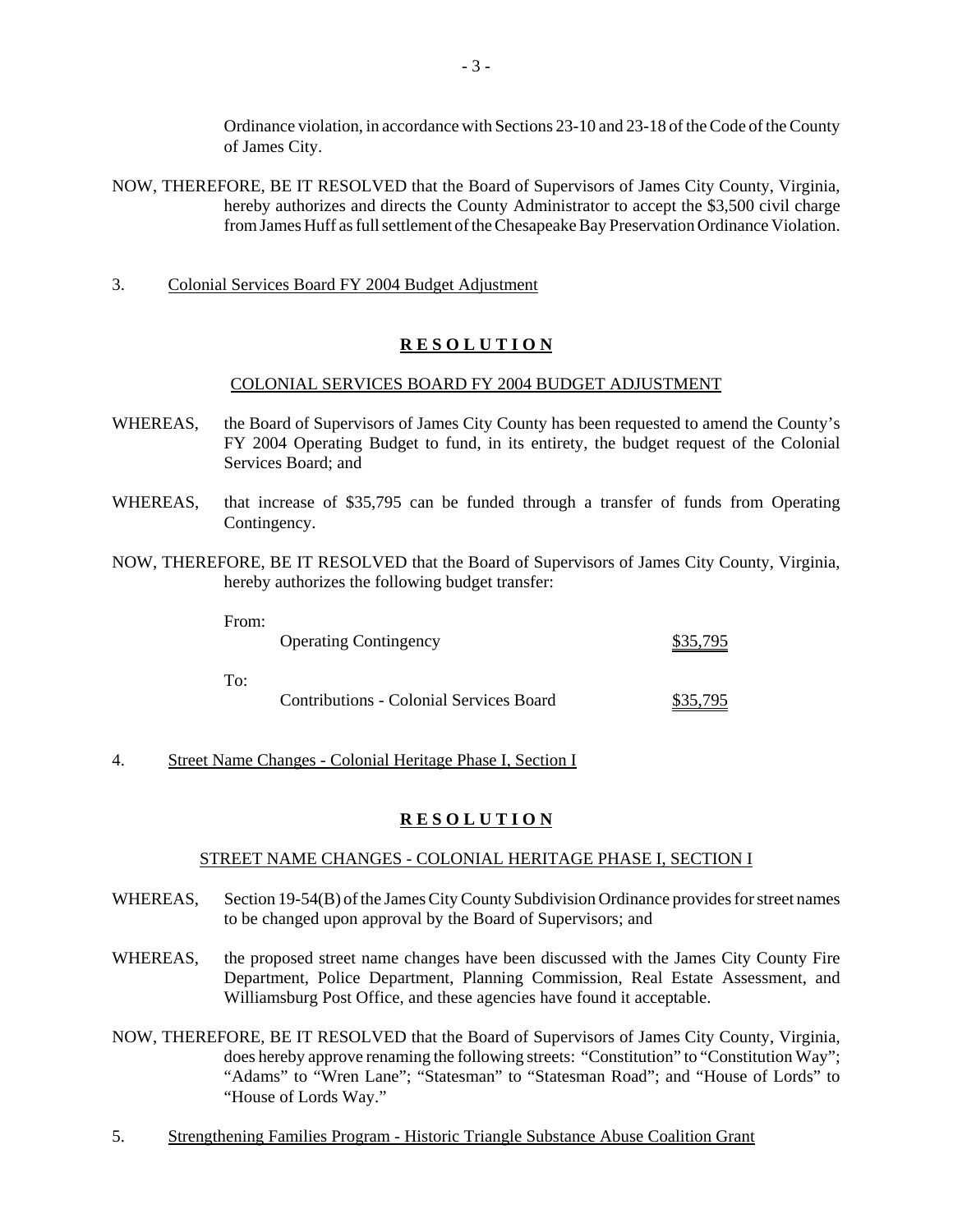# **R E S O L U T I O N**

## STRENGTHENING FAMILIES PROGRAM – HISTORIC TRIANGLE

## SUBSTANCE ABUSE COALITION GRANT

WHEREAS, James City County has received a grant to implement the Strengthening Families Program.

NOW, THEREFORE, BE IT RESOLVED that the Board of Supervisors of James City County, Virginia, hereby authorizes the following appropriation to the Special Projects/Grants Fund:

Revenue:

| <b>Historic Triangle Substance Abuse Coalition</b> | \$4,025 |
|----------------------------------------------------|---------|
| Expenditure:                                       |         |
| <b>Strengthening Families Program</b>              | \$4,025 |

## **G. PUBLIC HEARINGS**

Mr. Goodson recognized Mr. Joe McCleary, Planning Commission, in the audience.

## 1. Case No. SUP-30-03. Chesapeake Bank at Lightfoot

Mr. Christopher Johnson, Senior Planner, stated that Mr. Marshall N. Warner, on behalf of Chesapeake Bank and property owner of Cap Care Group, Inc., has applied for a Special Use Permit (SUP) to construct a new 3,200 square-foot branch of Chesapeake Bank on approximately 53.44 acres, zoned B-1, General Business, at 6601 Richmond Road, further identified as Parcel No. (1- 35) on James City County Real Estate Tax Map No. (24-3).

Staff found the proposal consistent with surrounding zoning and development and consistent with the Comprehensive Plan.

At its meeting on February 2, 2004, the Planning Commission recommended approval of the special use permit by a vote of 7-0.

Staff recommended approval of the application, with conditions.

Mr. Goodson opened the Public Hearing.

1. Mr. Vernon Geddy, III, representing the applicant, stated that this application is not a substitute for the bank branch located in Toano.

As no one else wished to speak to this matter, Mr. Goodson closed the Public Hearing.

Mr. Bradshaw made a motion to approve the resolution.

On a roll call vote, the vote was: AYE: Bradshaw, Harrison, Brown, McGlennon, Goodson (5). NAY: (0).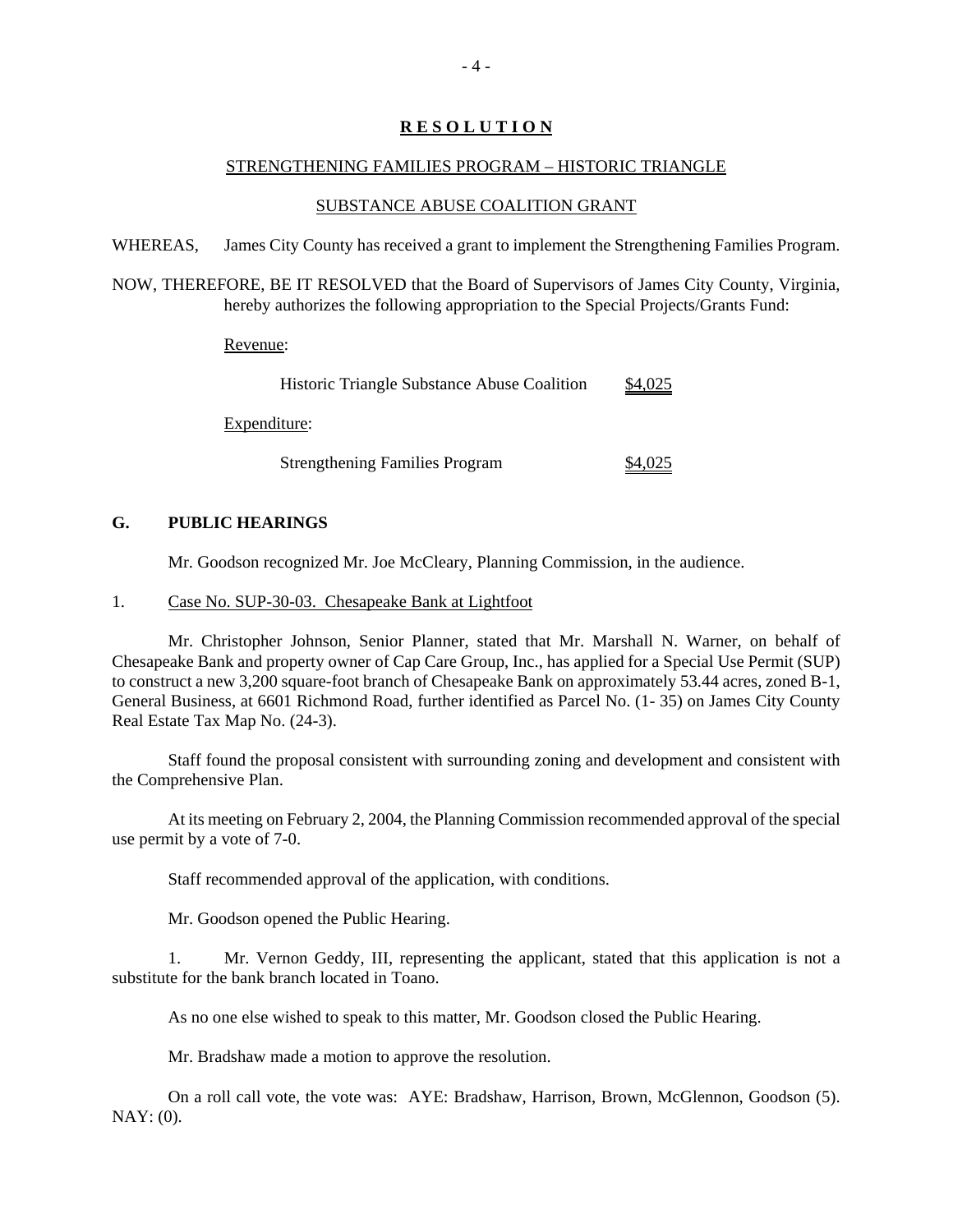## **R E S O L U T I O N**

#### CASE NO. SUP-30-03. CHESAPEAKE BANK AT LIGHTFOOT

- WHEREAS, the Board of Supervisors of James City County has adopted by ordinance specific land uses that shall be subjected to a special use permit process; and
- WHEREAS, Mr. Marshall N. Warner of Chesapeake Bank has applied on behalf of property owner Cap Car Group, Inc., for a special use permit to allow a bank at 6601 Richmond Road; and
- WHEREAS, the property is located on land zoned B-1, General Business, with Proffers and can be further identified as Parcel No. (1-35) on James City County Real Estate Tax Map No. (24-3); and
- WHEREAS, the Planning Commission, following its public hearing on February 2, 2004, voted 7-0 to recommend approval of this application.
- NOW, THEREFORE, BE IT RESOLVED that the Board of Supervisors of James City County, Virginia, does hereby approve the issuance of Special Use Permit No. SUP-30-03 as described herein with the following conditions:
	- 1. If construction has not commenced on this project within twenty-four months from the issuance of a special use permit, the special use permit shall become void. Construction shall be defined as obtaining permits for building construction and installation of footings and/or foundation.
	- 2. All exterior lighting on the property shall be recessed fixtures with no bulb, lens, or globe extending below the casing. The casing shall be opaque and shall completely surround the entire light fixture and light source in such a manner that all light will be directed downward and the light source is not visible from the side. Modifications to this requirement may be approved by the Planning Director if it is determined that the modifications do not have any negative impact on the property or surrounding properties.
	- 3. Free standing signage shall be limited to one monument style sign. For purposes of this condition, a "monument" style sign shall be defined as a free standing sign with a completely enclosed base not to exceed thirty-two square feet in size and not to exceed eight feet in height from grade.
	- 4. The building architecture shall be consistent, as determined by the Planning Director, with the building elevation submitted with this application and included on the Special Use Permit Plan prepared by AES Consulting Engineers, dated December 22, 2003.
	- 5. A landscaping plan shall be approved by the Planning Director prior to final site plan approval for this project. The landscaping plan shall include enhanced landscaping within the fifty-foot Community Character Corridor buffer along Richmond Road (Route 60 West) so that the required number of plants and trees equals, at a minimum, 125 percent of the requirements of the James City County Landscape Ordinance. A minimum of fifty percent of the plantings within the Community Character Corridor buffer shall be evergreen. The plan of development shall be in accordance with the special use permit plan prepared by AES Consulting Engineers and dated December 22, 2003.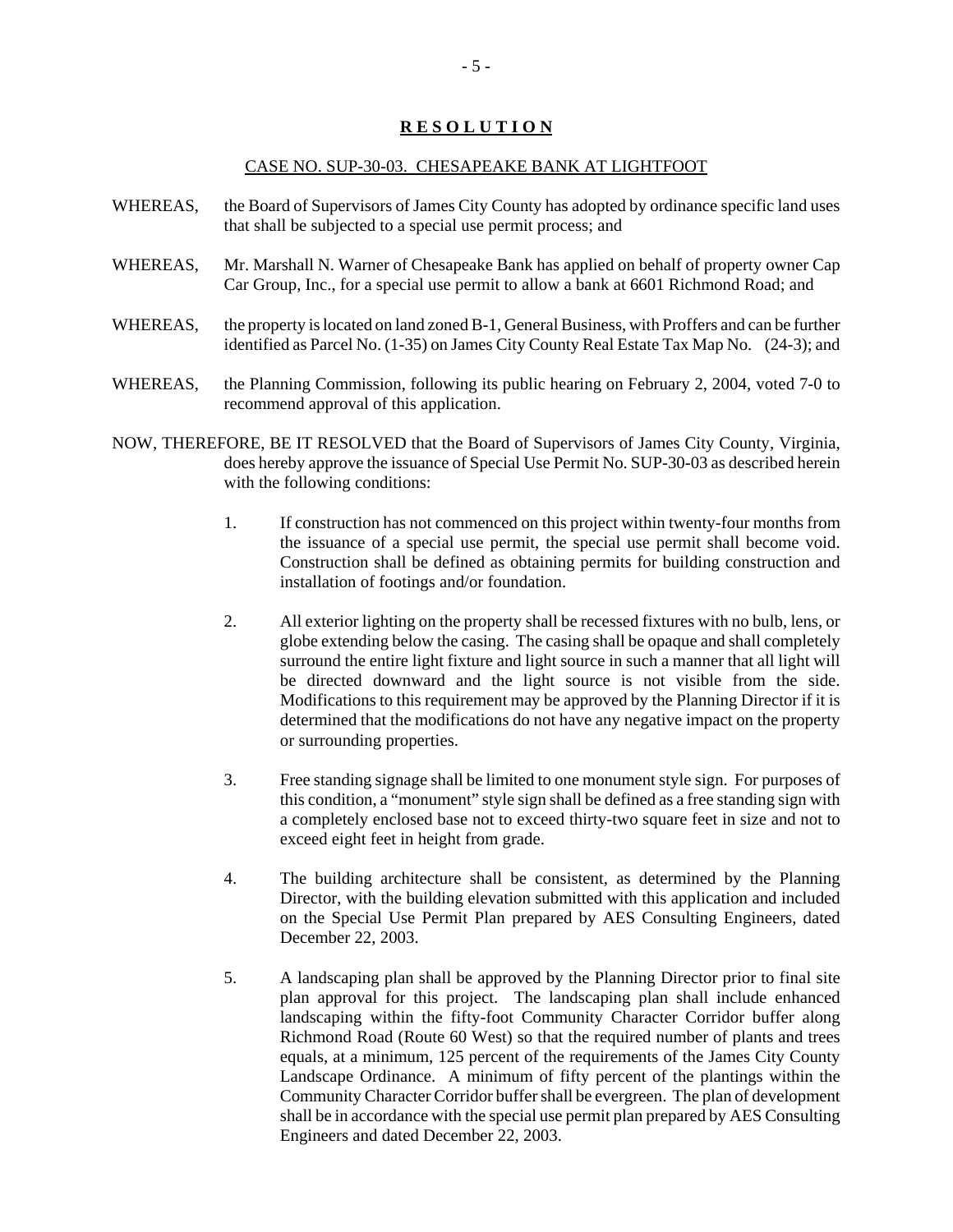- 6. The applicant shall be responsible for developing and enforcing water conservation standards to be submitted to and approved by the James City Service Authority prior to final site plan approval. The standards may include, but shall not be limited to, such water conservation measures as limitations on the installation and use of irrigation systems, the use of approved landscaping materials including the use of drought-tolerant plants where appropriate, and the use of water-conserving fixtures to promote water conservation and minimize the use of public water resources.
- 7. This special use permit is not severable. Invalidation of any word, phrase, clause, sentence, or paragraph shall invalidate the remainder.

# 2. Case Nos. Z-9-03/Z-12-03/SUP-20-03. Williamsburg Community Chapel Rezoning/Jamestown Hundred Proffer and Master Plan Amendment

Mr. David Anderson, Planner, stated that Mr. Craig G. Covey, on behalf of Williamsburg Community Chapel, has applied to rezone 0.965 acres out of the 15.12-acre Williamsburg Community Chapel parcel from R-8, Rural Residential, to R-2, General Residential Cluster, with proffers; at 3899 John Tyler Highway, and further identified as Parcel No. (12A) on James City County Real Estate Tax Map No. (46-1).

The purpose of the rezoning is for the infill development of three single-family residential lots in the adjacent Jamestown Hundred Subdivision. Due to the gross density of the proposal exceeding one unit per acre, a special use permit is also required.

Staff found the proposed zoning designation, density, and use to be consistent with the Comprehensive Plan and with the adjacent Jamestown Hundred Subdivision. Staff found the conditions and proffers adequately address any impacts associated with the proposal.

At its meeting on February 2, 2004, the Planning Commission recommended approval of the proposal, by a vote of 6-1, with an additional condition limiting infill development of Jamestown Hundred to only two lots by a vote of 6-1.

Staff recommended the Board's approval of the resolutions with conditions and proffers.

Mr. McGlennon inquired if the resolutions reflect the Planning Commission's conditions.

Mr. Anderson stated that the resolutions do reflect the Planning Commission's recommendations and that an amended resolution for the special use permit has been provided based upon suggestions from Mr. Bradshaw.

Mr. Goodson opened the Public Hearing.

1. Mr. Craig Covey, representing the applicant, requested approval of the proposal.

2. Mr. Larry Cumming, representing the Hampton Roads Development applicant, is amiable to the recommendation by the Planning Commission, and requested Mr. Costello clarify the development of the lots.

3. Richard Costello, AES Consulting Engineers, provided clarification on the Planning Commission recommendation for Lots 4A and 4B development.

Mr. Anderson stated that the Planning Commission recommendation cleans up the language regarding the lot lines.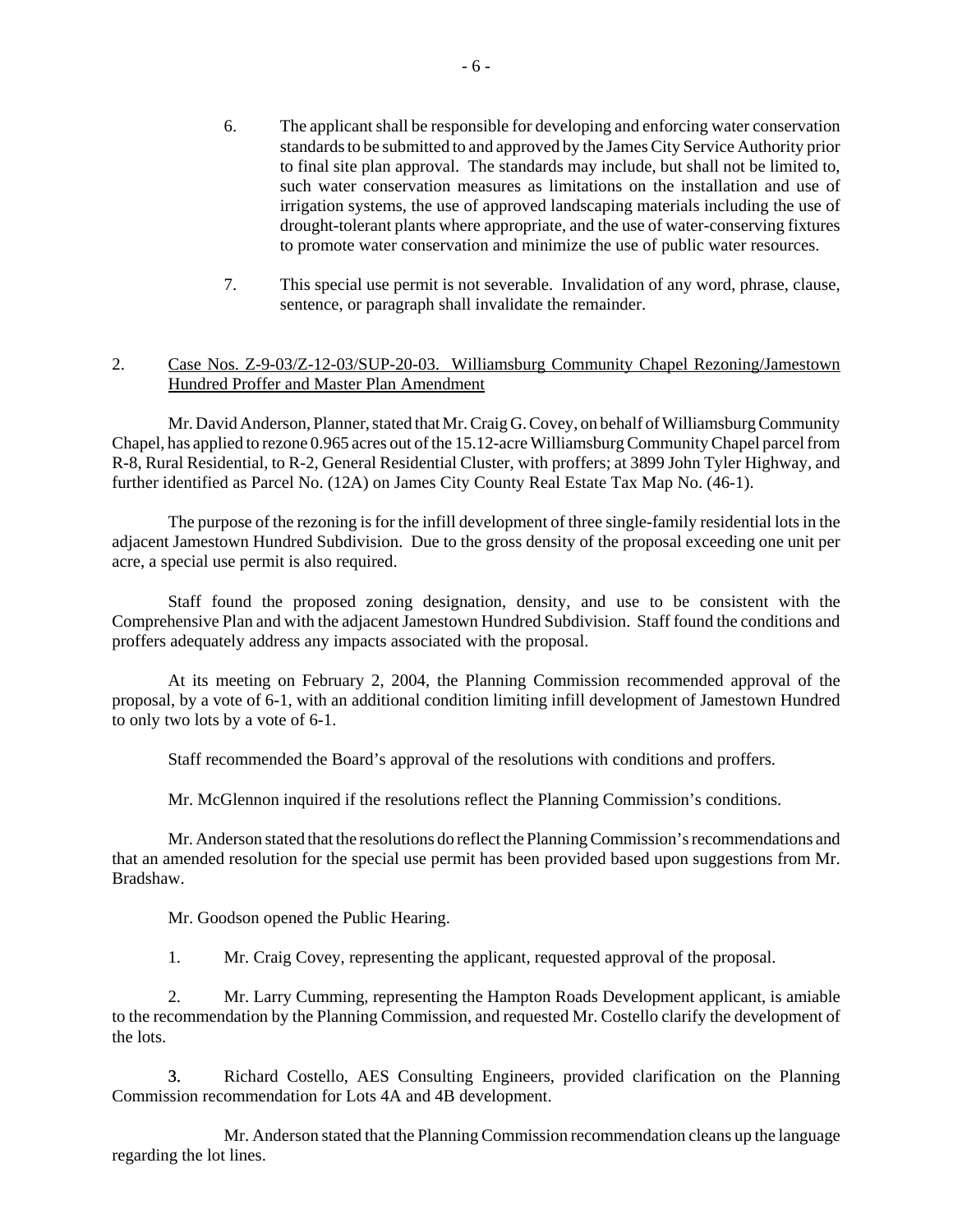4. Steve Bacon, 3220 Read's Way, Jamestown Hundred, stated that the residents addressed concerns to the Planning Commission and requested a traffic study for the flow of traffic on Sundays, stated concern that the traffic flow is going to be shifted up the road; stated concern about the Chapel's authorization to build a road over a conservation parcel; commented that Lot 5 frontage is not 100-feet wide; and requested clarification on the amended proposal.

As no one else wished to speak to this matter, Mr. Goodson closed the Public Hearing.

Mr. Costello provided clarification on the lot frontage.

Mr. McGlennon requested clarification on Jamestown Hundred's position on the proposal.

Mr. Bacon stated that prior to the Planning Commission meeting, the residents were in support of the proposal, but without approval from the regulatory agencies the residents cannot support the proposal.

The Board and Mr. Rogers discussed the Board's approval of an exchange of land last year, that the road is not part of the consideration, and the Sunday flow of traffic on Route 5 near the Williamsburg Community Chapel.

Mr. Bradshaw made a motion to adopt the amended special use permit resolution and the rezoning resolution.

On a roll call vote, the vote was: AYE: Bradshaw, Harrison, Brown, McGlennon, Goodson (5). NAY: (0).

# **R E S O L U T I O N**

# CASE NOS. Z-9-03/Z-12-03. WILLIAMSBURG COMMUNITY CHAPEL REZONING/

#### JAMESTOWN HUNDRED PROFFER AND MASTER PLAN AMENDMENT

- WHEREAS, in accordance with Section 15.2-2204 of the Code of Virginia, and Section 24-15 of the James City County Zoning Ordinance, a public hearing was advertised, adjoining property owners notified, and a hearing scheduled on Zoning Case Nos. Z-9-03 and Z-12-03 for rezoning 0.965 acres from R-8, Rural Residential, to R-2, General Residential, cluster with proffers; and;
- WHEREAS, the property is located at 3899 John Tyler Highway and further identified as Parcel No. (1-2A) on James City County Real Estate Tax Map No. (46-1); and
- WHEREAS, the Planning Commission of James City County, following its Public Hearing on February 2, 2004, recommended approval of Case Nos. Z-9-02 and Z-12-03 by a vote of 6 to 1.

NOW, THEREFORE, BE IT RESOLVED that the Board of Supervisors of James City County, Virginia, does hereby approve Case Nos. Z-9-03 and Z-12-03 and accepts the voluntary proffers.

# **R E S O L U T I O N**

# CASE NO. SUP-20-03. WILLIAMSBURG COMMUNITY CHAPEL REZONING/

# JAMESTOWN HUNDRED PROFFER AND MASTER PLAN AMENDMENT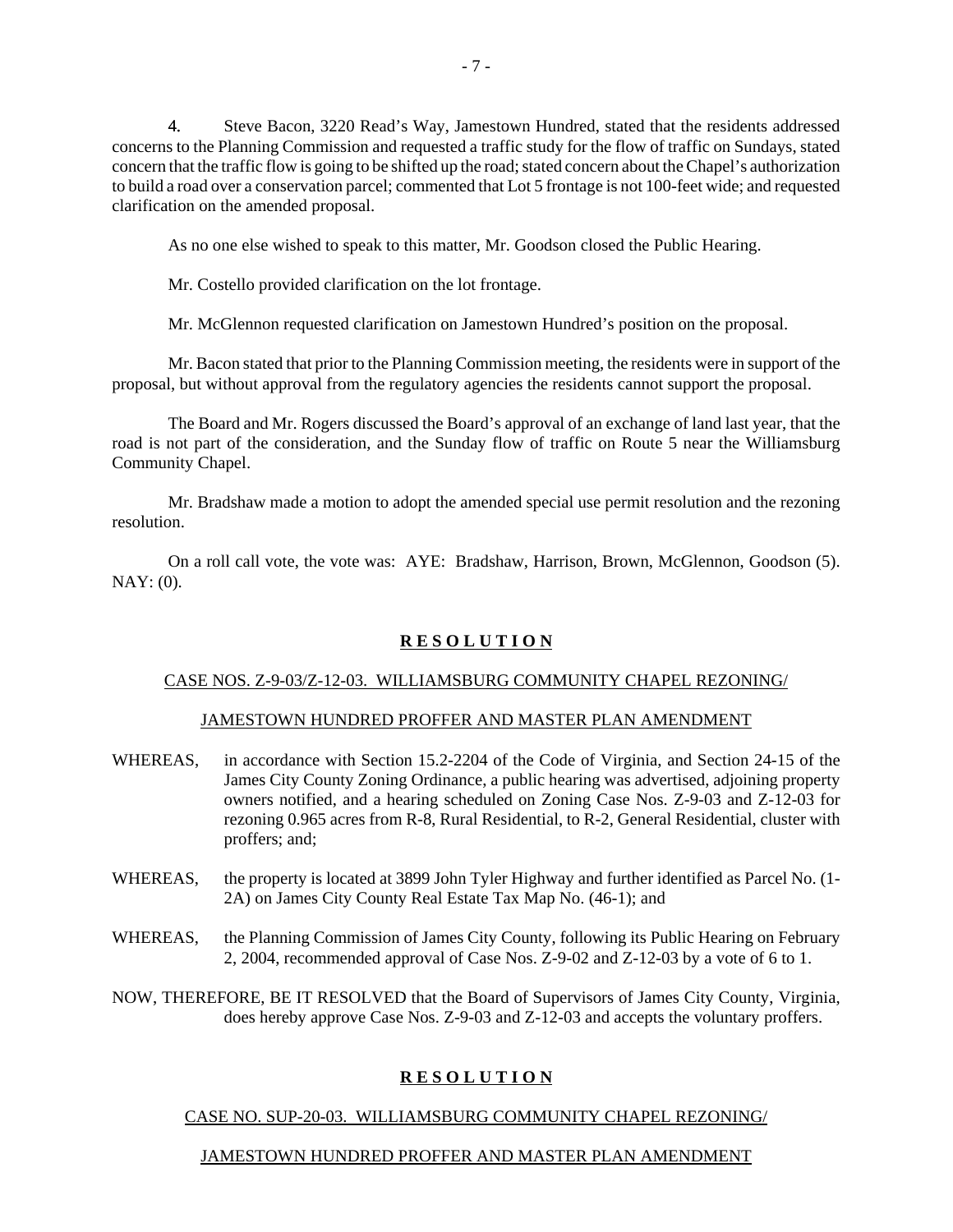- WHEREAS, the Board of Supervisors of James City County has adopted by ordinance specific land uses that shall be subjected to a special use permit process; and
- WHEREAS, Mr. Craig Covey has applied for a special use permit on behalf of Williamsburg Community Chapel to rezone 0.965 acres out of the 15.12 acre Williamsburg Community Chapel parcel for the infill development of three lots in the adjacent Jamestown Hundred Subdivision; and
- WHEREAS, the incorporation of these lots into the Jamestown Hundred Subdivision will raise the density of the Jamestown Hundred Subdivision above one unit per acre, requiring a special use permit; and
- WHEREAS, the property is located on land currently zoned R-8, Rural Residential, to be rezoned to R-2, General Residential, Cluster with proffers, and can be further identified as Parcel No. (1-2A) on James City County Real Estate Tax Map No. (46-1); and
- WHEREAS, the Planning Commission, following its Public Hearing on February 2, 2004, recommended approval of Case No. SUP-20-03, by a vote of 6 to 1.
- NOW, THEREFORE, BE IT RESOLVED that the Board of Supervisors of James City County, Virginia, does hereby approve the issuance of Special Use Permit No. 20-03 as described herein with the following conditions:
	- 1. In lieu of implementing the Streetscape Guidelines as defined in the Streetscape Guidelines Policy, the developer shall transfer the required right-of-way trees to the recreation lot. A landscaping plan identifying the type and location of the plantings shall be submitted to and approved by the Planning Director prior to the County being obligated to grant final subdivision approval.
	- 2. No more than 107 residential units may be built in the Jamestown Hundred Subdivision and no structure shall be built on the proposed lot designated 4B on the revised Master Plan entitled "1996 Master Plan with 2003 Extension: Jamestown Hundred" prepared by AES Consulting Engineers and dated October 14, 2003, and last revised on December 29, 2003.
	- 3. This special use permit is not severable. Invalidation of any word, phrase, clause, sentence, or paragraph shall invalidate the remainder.

## 3. Case Nos. Z-14-03/MP-1-04. Powhatan Secondary Proffer Amendment

Mr. David Anderson, Planner, stated that Alvin P. Anderson of Kaufman & Canoles, P.C., has applied on behalf of Lawrence E. Beamer, President of Powhatan Enterprises, Inc., to amend the existing Powhatan Proffers to allow commercial/office development generating up to 1,504 vehicles per day on the commercial/office parcel of 11.6 acres zoned R-4 Residential Planned Community District, with proffers, located at 4501 News Road, and further identified as Parcel Nos. (1-31) and (1-32) on James City County Real Estate Tax Map No. (38-3).

Staff found the proposal to be consistent with surrounding zoning and development and compatible with the Comprehensive Plan.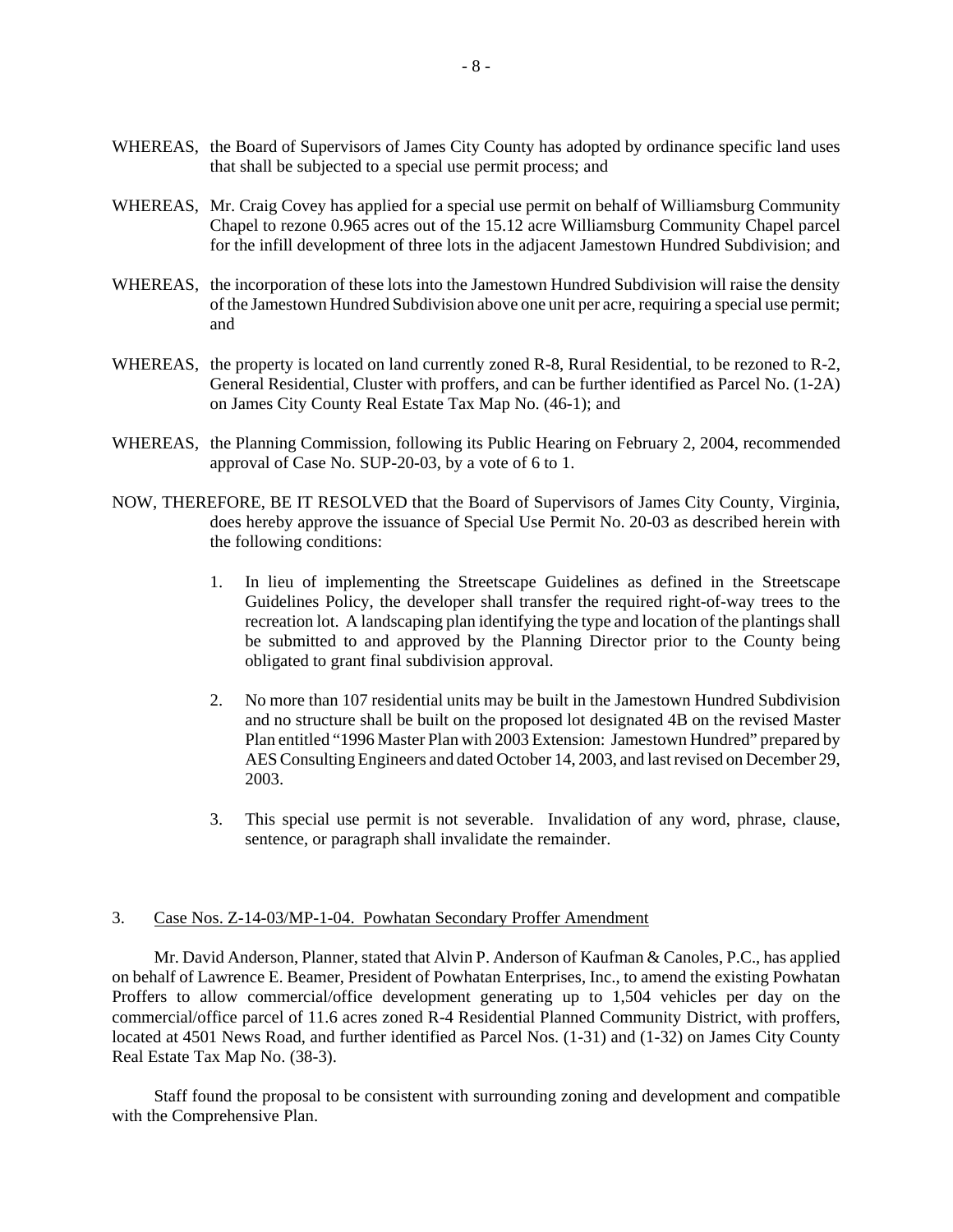At its meeting on February 2, 2004, the Planning Commission recommended approval of the application by a vote of 7-0.

Staff recommended approval of the proposal with proffers.

Mr. McGlennon inquired if concerns from neighboring commercial enterprises have been resolved.

Mr. Anderson stated that the Virginia Department of Transportation indicated that a traffic study will be conducted when a site plan is submitted and if warranted, a right-in, right-out entrance may be required.

Mr. Goodson opened the Public Hearing.

1. Mr. Timothy O. Trant, II, of Kaufman & Canoles, P.C., representing the applicant, was available to answer questions from the Board.

As no one else wished to speak to this matter, Mr. Goodson closed the Public Hearing.

Mr. Harrison made a motion to adopt the resolution.

On a roll call vote, the vote was: AYE: Bradshaw, Harrison, Brown, McGlennon, Goodson (5). NAY: (0).

#### **R E S O L U T I O N**

#### CASE NOS. Z-14-03/MP-1-04. POWHATAN SECONDARY PROFFER AMENDMENT

- WHEREAS, in accordance with § 15.2-2204 of the Code of Virginia, and Section 24-15 of the James City County Zoning Ordinance, a public hearing was advertised, adjoining property owners notified, and a hearing scheduled on Case Nos. Z-14-03/MP-1-04 to amend the existing Powhatan Proffers; and
- WHEREAS, the property is located at 4501 News Road and further identified as Parcel Nos. (1-31) and (1- 32) on James City County Real Estate Tax Map No. (38-3); and
- WHEREAS, the Planning Commission of James City County, following its Public Hearing on February 2, 2004, recommended approval of Case Nos. Z-14-02/MP-1-04, by a vote of 7 to 0.

NOW, THEREFORE, BE IT RESOLVED that the Board of Supervisors of James City County, Virginia, does hereby approve Case Nos. Z-14-03/MP-1-04 and accepts the voluntary proffers.

## 4. Temporary Classroom Trailers

- a. Case No. SUP-3-04. Lafayette High School
- b. Case No. SUP-4-04. Jamestown High School
- c. Case No. SUP-5-04. Toano Middle School
- d. Case No. SUP-6-04. Clara Byrd Baker School
- e. Case No. SUP-7-04. D. J. Montague Elementary School
- f. Case No. SUP-8-04. Stonehouse Elementary School

Mr. Christopher Johnson, Senior Planner, stated that the applicant has requested a deferral on the high school Special Use Permits until April 13, 2004.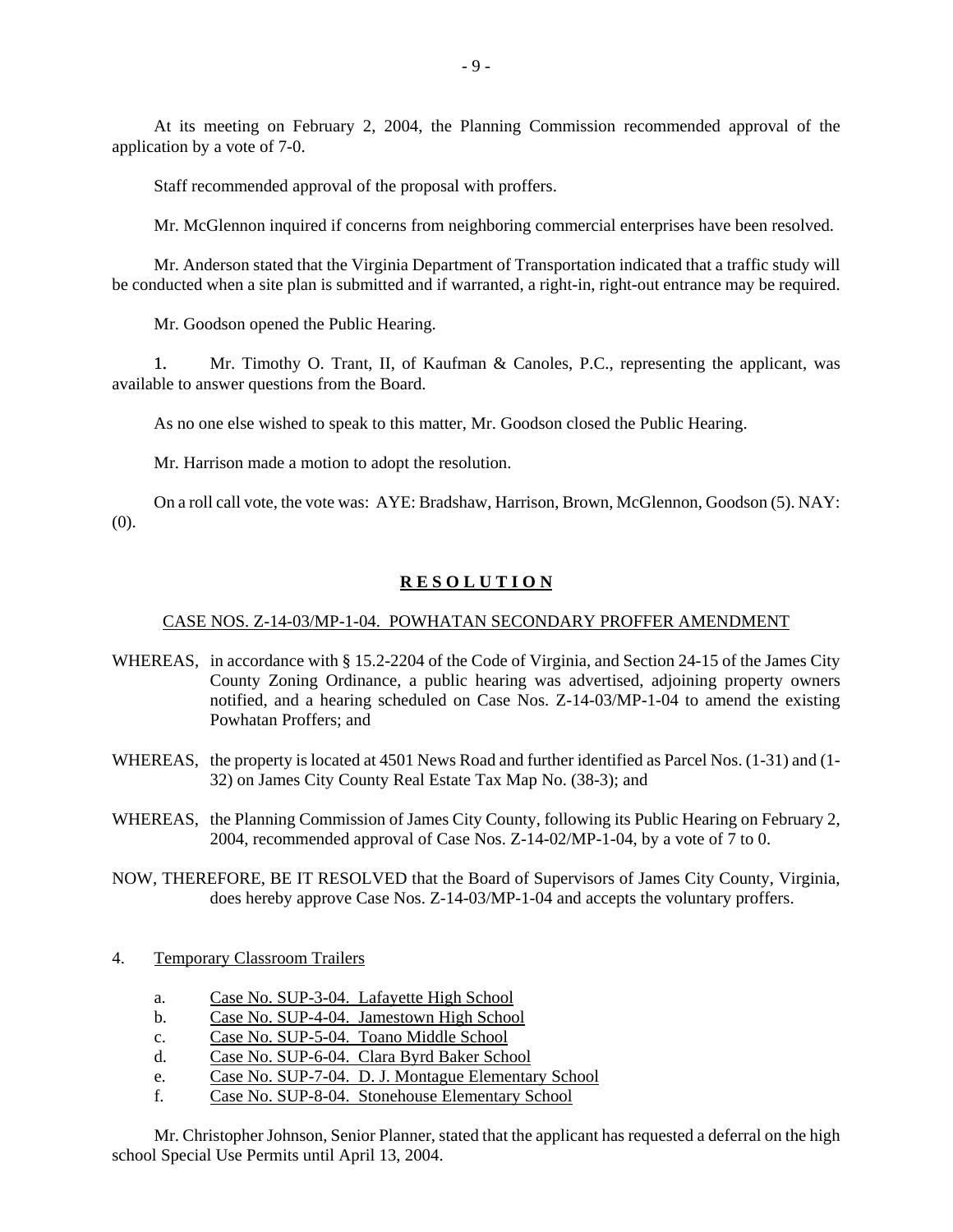Mr. Johnson stated that Bruce Abbott of AES Consulting Engineers, has applied for special use permits on behalf of the Williamsburg-James City County Public Schools to allow the placement of temporary classroom trailers at Jamestown High School, Lafayette High School, Toano Middle School, Clara Byrd Baker Elementary School, D. J. Montague Elementary School, and Stonehouse Elementary School at 4460 Longhill Road, 3751 John Tyler Highway, 7817 Richmond Road, 3131 Ironbound Road, 5380 Centerville Road, and 3651 Rochambeau Drive, further identified as Parcel Nos.(1-1), (1-2D), (1-51), (1-58), (1-49), and (1-20) on James City County Real Estate Tax Map Nos. (32-3), (46-1), (12-4), (47-1), (31-1), and (13-1).

Staff found the proposals to be consistent with the surrounding zoning and development, and consistent with the Comprehensive Plan.

Staff recommended approval of the applicant's request for a deferral of the high school proposals to April 13, 2004; and recommended approval of the resolution approving the temporary classroom trailers for the middle and elementary schools with the condition that the permits shall be valid until July 1, 2007.

The Board and staff discussed the number of trailers requested, process by which the applicant would need to follow if an additional trailer is requested for an elementary school, and permit term of three years.

Mr. Goodson opened the Public Hearing.

1. Mr. Michael Thornton, Assistant Superintendent for Finance and Administrative Services for the Williamsburg-James City County Schools, stated that the three-year extension has been desirable because the special use permits can all be considered at once and it corresponds with the lease term of the trailers.

Mr. Harrison requested clarification on the elementary school trailer requests.

Mr. Thornton stated that one trailer permit is being extended at Clara Byrd Baker Elementary School and two additional trailers are being requested, and Stonehouse Elementary School for an additional trailer.

2. Bruce Abbott, AES Consulting, stated that the three-year permit term provides the schools the opportunity to move trailers as the school populations move.

3. Dr. Don Cherry, commented on a *Virginia Gazette* Letter to the Editor he submitted, and commented on the funding figures, expenditures, and taxpayer costs for the additional trailers.

4. Mr. Tony Dion, 102 Fairmount Drive, stated opposition to daycare centers in high schools; commented that Mr. Dan Barner stated that his students cannot read on grade level or comprehend what they are reading; stated that only one student participated in the CDR program in the recent year, stated that the CDR program does not require a colocated facility on-site, and commented that the CDR daycare does an excellent job and its services are needed in the community, but the location of CDR daycare does not need to be in the schools.

As no one else wished to speak to the matter, Mr. Goodson closed the Public Hearings on the Temporary Classroom Trailers Case Nos. SUP-5-04, Toano Middle School; SUP-6-04, Clara Byrd Baker Elementary School; SUP-7-04, D. J. Montague Elementary School; and SUP-8-04, Stonehouse Elementary School.

Mr. Goodson continued the Public Hearings for Case Nos. SUP-3-04, Lafayette High School, and SUP-4-04, Jamestown High School, Temporary Classroom Trailers until April 13, 2004.

Mr. McGlennon made a motion to adopt the resolution for Temporary Classroom Trailers at the middle and elementary schools.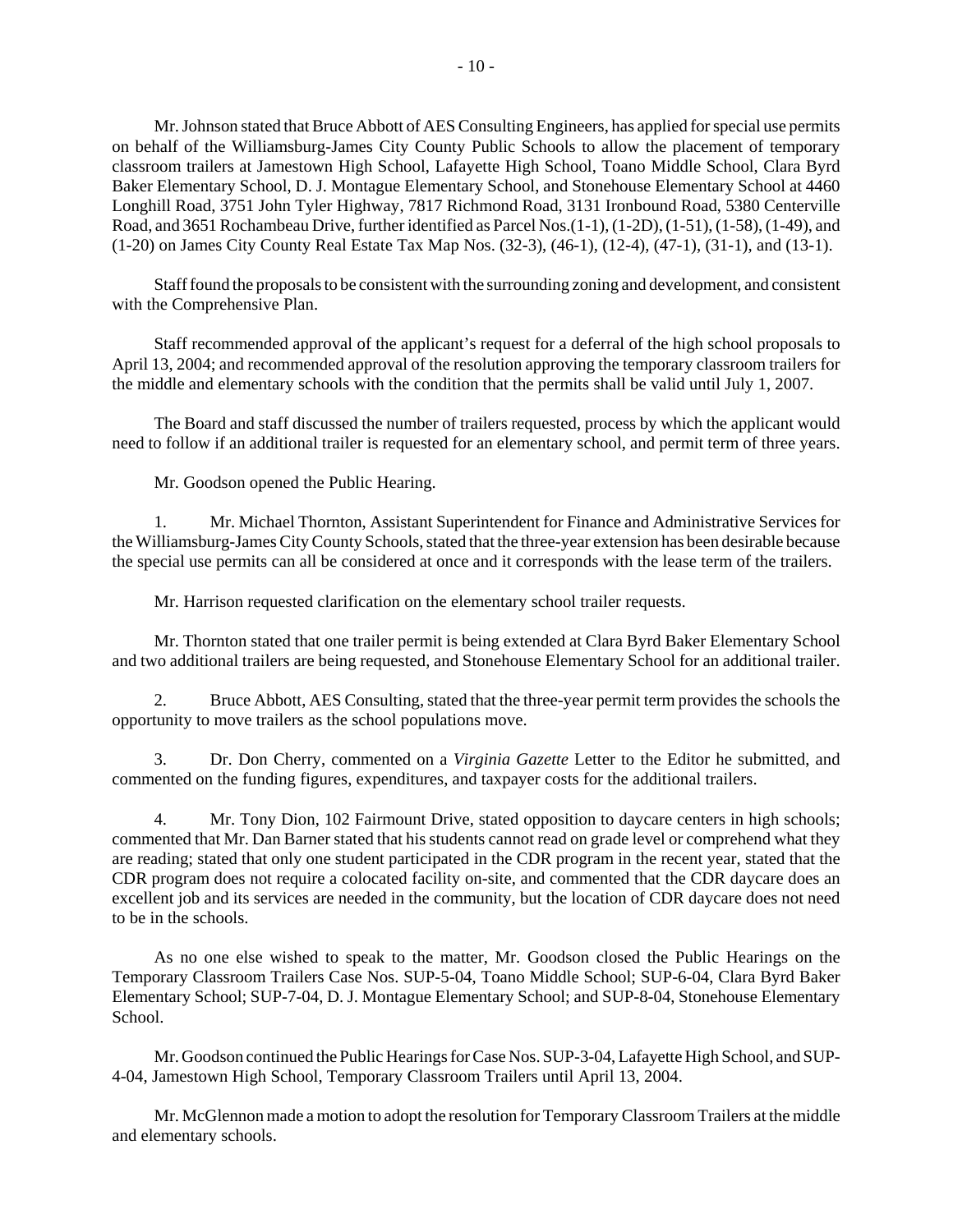The Board held a discussion on the expense of temporary trailers, and the annual cost of preschool programming at the schools.

Mr. Thornton stated that the operating cost for preschool programming at the high schools would be limited to utility expenses.

On a roll call vote, the vote was: AYE: Bradshaw, Harrison, Brown, McGlennon, Goodson (5). NAY: (0).

#### **R E S O L U T I O N**

#### CASE NO. SUP-5-04. TOANO MIDDLE SCHOOL

## CASE NO. SUP-6-04. CLARA BYRD BAKER ELEMENTARY SCHOOL

#### CASE NO. SUP-7-04. D. J. MONTAGUE ELEMENTARY SCHOOL

#### CASE NO. SUP-8-04. STONEHOUSE ELEMENTARY SCHOOL

## TEMPORARY CLASSROOM TRAILERS

- WHEREAS, all conditions for the consideration of these special use permit applications have been met; and
- WHEREAS, temporary classroom trailers accessory to an existing school may be permitted upon the issuance of a special use permit by the Board of Supervisors; and
- WHEREAS, the Williamsburg-James City County School Board has applied for a special use permit to extend the expiration date for three existing temporary classroom trailers at Toano Middle School on property owned and developed by the applicant located at 7817 Richmond Road and further identified as Parcel No. (1-51) on James City County Real Estate Tax Map No. (12-4); and
- WHEREAS, the Williamsburg-James City County School Board has applied for a special use permit to allow two new temporary classroom trailers and extend the expiration date for one existing temporary classroom trailer at Clara Byrd Baker Elementary School on property owned and developed by the applicant located at 3131 Ironbound Road and further identified as Parcel No. (1-58) on James City County Real Estate Tax Map No. (47-1); and
- WHEREAS, the Williamsburg-James City County School Board has applied for a special use permit to allow one new temporary classroom trailer at D.J. Montague Elementary School on property owned and developed by the applicant located at 5380 Centerville Road and further identified as Parcel No. (1-49) on James City County Real Estate Tax Map No. (31-3); and
- WHEREAS, the Williamsburg-James City County School Board has applied for a special use permit to allow one new temporary classroom trailer at Stonehouse Elementary School on property owned and developed by the applicant located at 3651 Rochambeau Drive and further identified as Parcel No. (1-20) on James City County Real Estate Tax Map No. (13-1).
- NOW, THEREFORE, BE IT RESOLVED that the Board of Supervisors of James City County, Virginia, hereby approves the issuance of special use permits for the placement of temporary classroom trailers as described above and on the attached site location maps with the following condition: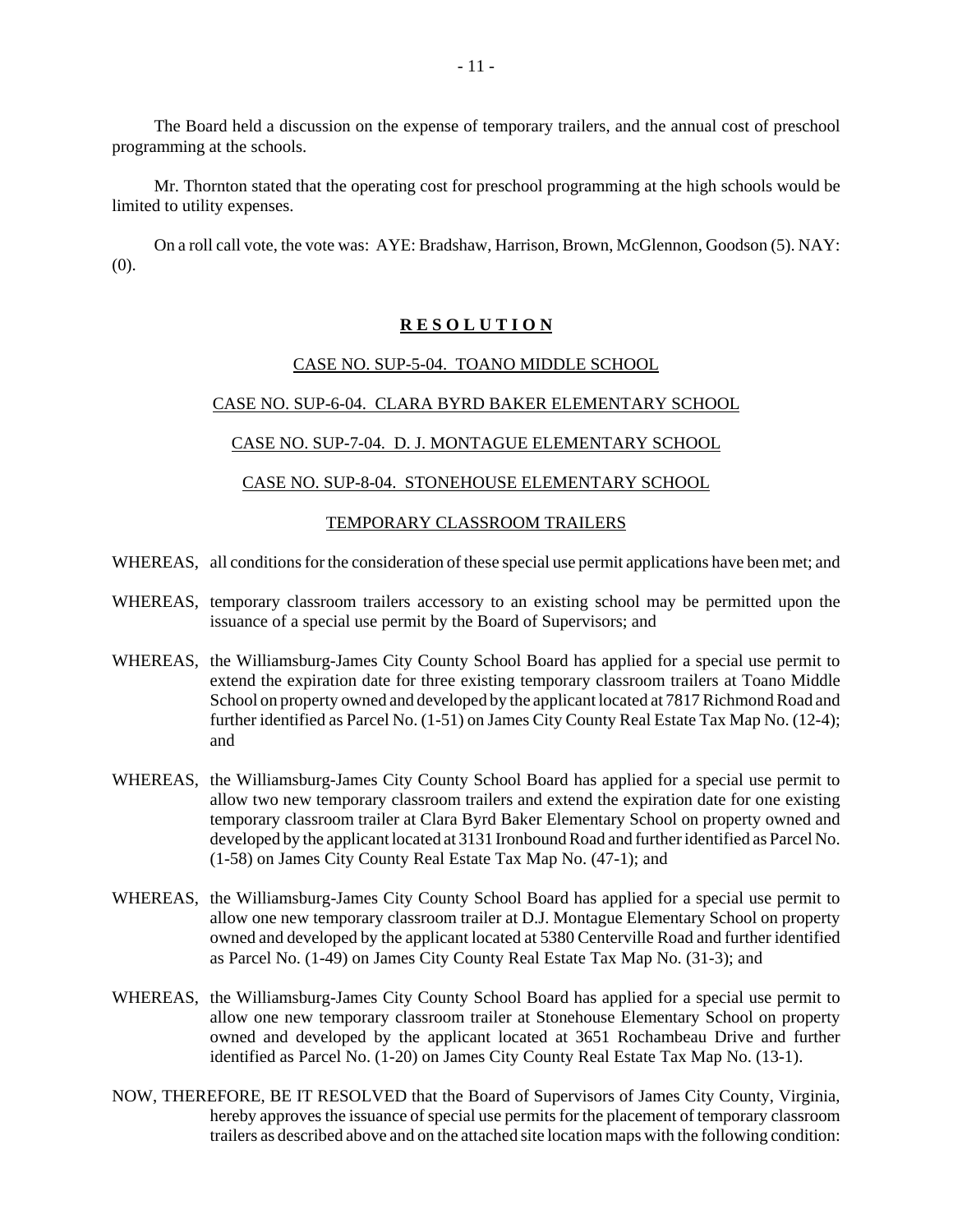1. These permits shall be valid until July 1, 2007.

# 5. Case No. ZO-3-03. Sign Ordinance Amendment

Ms. Christy H. Parrish, Senior Zoning Officer, provided an overview of the exemptions for signs in the Zoning Ordinance and proposed the Board amend the Zoning Ordinance to permit exemptions for signs, which are within nonresidential developments in any zoning district that are not visible from a public road or abutting property line.

Staff found the amendment provides consistency and flexibility within nonresidential developments and found that the change will not negatively affect or impact any surrounding properties.

At its meeting on February 2, 2004, the Planning Commission recommended approval of the application by a vote of 7-0.

Staff recommended approval of the Ordinance amendment.

The Board and staff discussed the implication of subdividing property and the grandfathering of signs.

Mr. Goodson opened the Public Hearing.

1. Ms. Jackie Wilder, 456 Wilder Drive, stated that Jamestown High School's proposed sign would not be visible from Eagle Way and has come before the Board to ensure the sign meets requirements.

2. Mr. Richard Costello, 10020 Sycamore Landing Road, stated that currently signs are not permitted in residential zones which impacts school scoreboards and campground signs.

As no one else wished to speak to this matter, Mr. Goodson closed the Public Hearing.

Mr. Harrison made a motion to adopt the resolution.

Mr. McGlennon requested staff provide additional information on the potential implications of the amended Ordinance.

On a roll call vote, the vote was: AYE: Bradshaw, Harrison, Brown, McGlennon, Goodson (5). NAY: (0).

# **H. PUBLIC COMMENT**

1. Mr. Ed Oyer, 139 Indian Circle, inquired about the issuance of proclamations by the Board.

Mr. Wanner stated that many proclamations are requested annually by a variety of groups and are presented by the Chairman on behalf of the Board.

2. Mr. Tony Dion, 102 Fairfield Drive, stated that the figures and costs for temporary classroom trailers came from the County's Financial and Management Services department and from the Schools, and stated that he would forward copies of the School Board correspondence from 2002 to the Board members.

# **I. REPORTS OF THE COUNTY ADMINISTRATOR**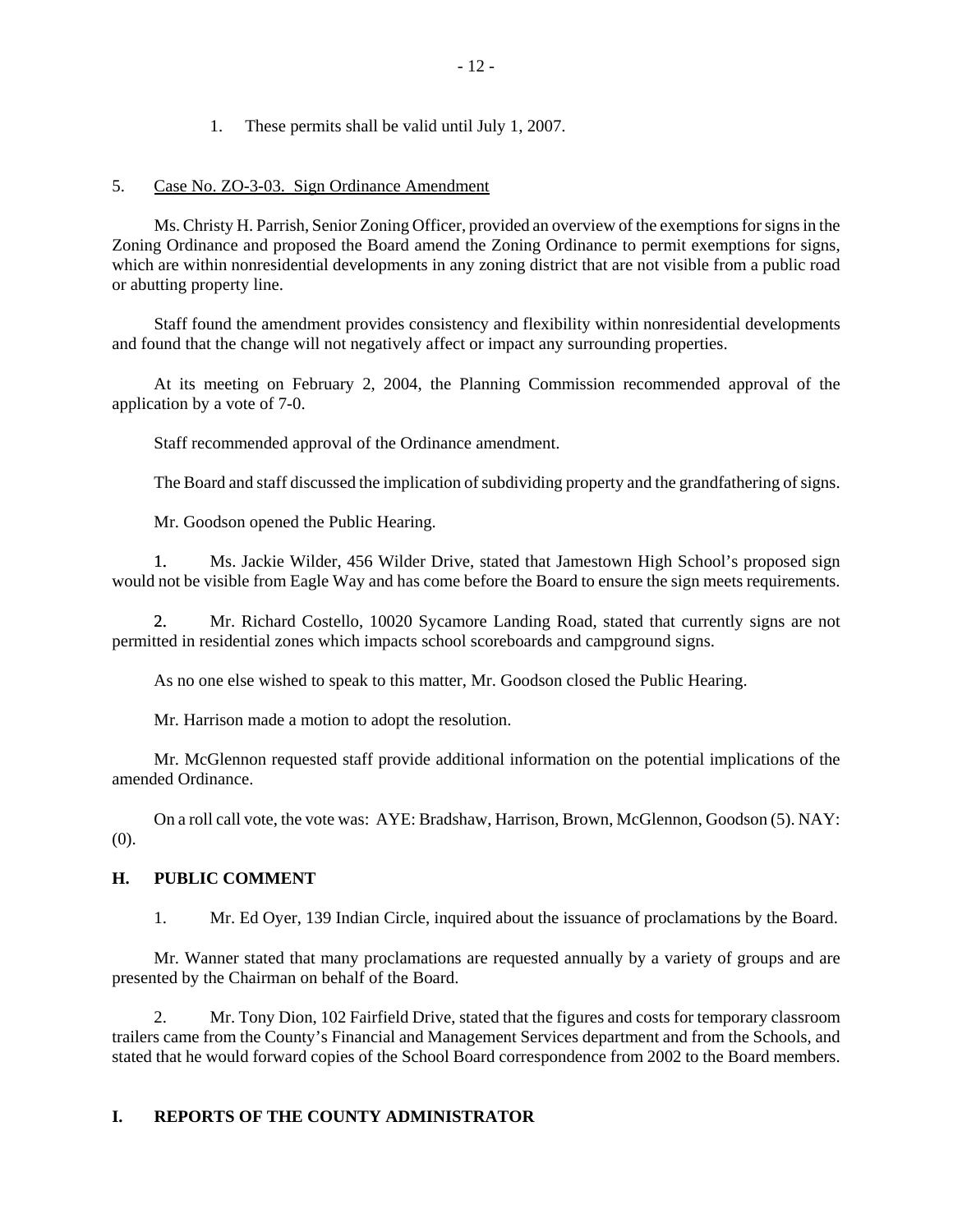Mr. Wanner stated that a flyer: *"Welcome to the James City County Board of Supervisors Meeting, Your government at work for you…*," has been developed and is available to citizens.

Mr. Wanner recommended at the conclusion of the meeting, the Board adjourn until 4 p.m. on March 23 for a Work Session on Affordable Housing and the Strategic Management Plan.

## **J. BOARD REQUESTS AND DIRECTIVES**

Mr. McGlennon proposed the Board send a letter to Delegate Phillip A. Hamilton requesting him to be mindful of Board's objection to the proposal to shift significant costs to local governments.

The Board discussed the action taken by the Hampton Roads Mayors and Chairs to send a letter to the General Assembly urging increased expenditures on basic services to protect the quality of life in Hampton Roads.

The Board discussed member representation of the Board at various local and regional Commissions and Committees and the need for members to keep the Board informed of issues and actions by such Commissions and Committees.

The Board discussed student population benchmark numbers for a third high school facility, temporary trailers at the schools, and planning a high school facility that will support a growing student population longer than four years.

Mr. McGlennon requested the Board's decision concerning a letter to Delegate Hamilton voicing the Board's opposition to shifting significant costs to localities.

The Board concurred to have the County Administrator send a letter, on behalf of the Board, to Delegate Hamilton.

#### **K. CLOSED SESSION**

Mr. McGlennon made a motion to go into Closed Session pursuant to Section 2.2-3711(A)(1) of the Code of Virginia to consider the appointment of individuals to County Boards and/or Commissions.

On a roll call vote, the vote was: AYE: Bradshaw, Harrison, Brown, McGlennon, Goodson (5). NAY: (0).

Mr. Goodson adjourned the Board into Closed Session at 9:16 p.m.

Mr. Goodson reconvened the Board into Open Session at 9:24 p.m.

Mr. McGlennon made a motion to adopt the Closed Session resolution.

On a roll call vote, the vote was: AYE: Bradshaw, Harrison, Brown, McGlennon, Goodson (5). NAY:

(0).

#### **R E S O L U T I O N**

#### CERTIFICATION OF CLOSED MEETING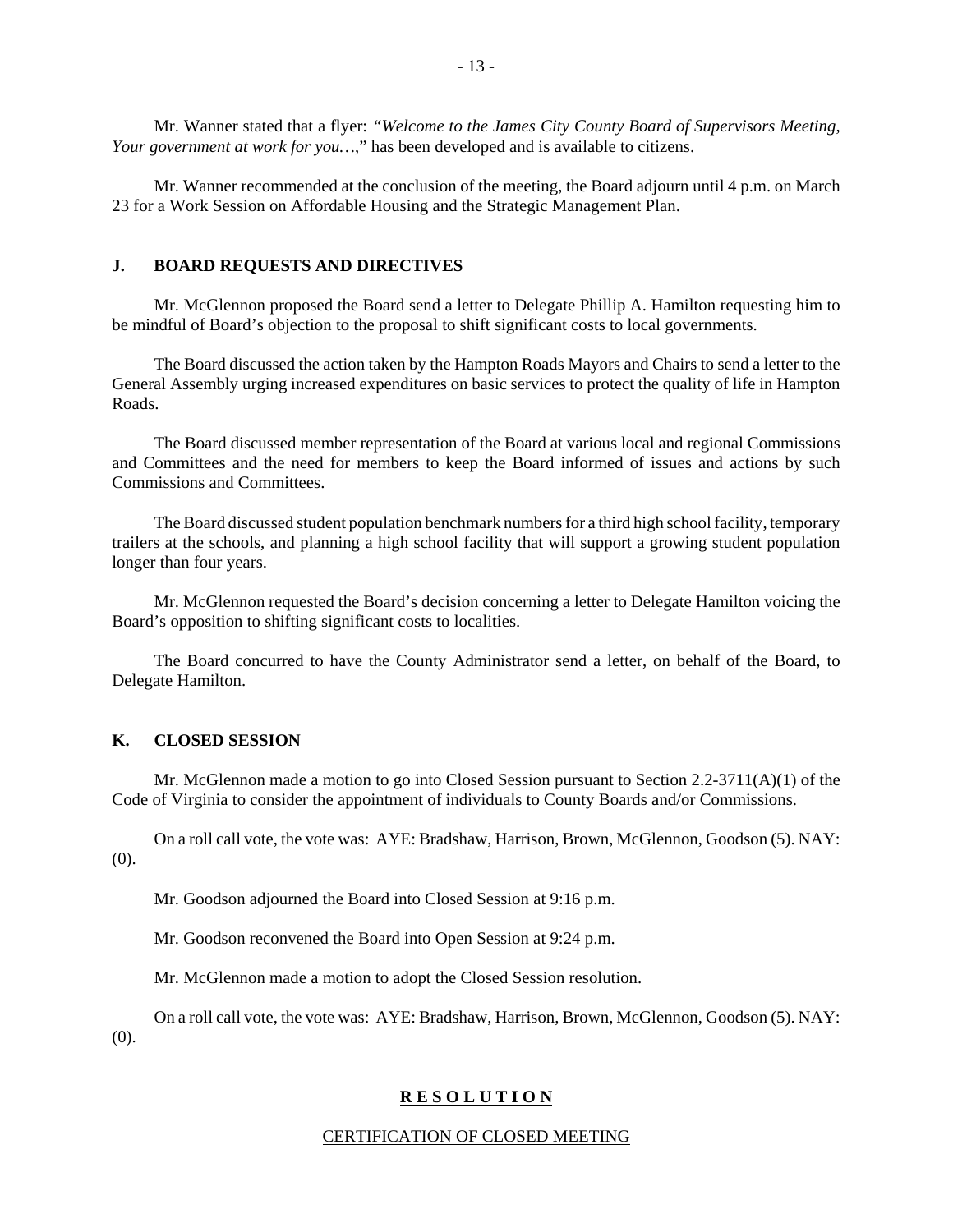- WHEREAS, the Board of Supervisors of James City County, Virginia, (Board) has convened a closed meeting on this date pursuant to an affirmative recorded vote and in accordance with the provisions of the Virginia Freedom of Information Act; and
- WHEREAS, Section 2.2-3711 of the Code of Virginia requires a certification by the Board that such closed meeting was conducted in conformity with Virginia law.
- NOW, THEREFORE, BE IT RESOLVED that the Board of Supervisors of James City County, Virginia, hereby certifies that, to the best of each member's knowledge: i) only public business matters lawfully exempted from open meeting requirements by Virginia law were discussed in the closed meeting to which this certification resolution applies; and, (ii) only such public business matters were heard, discussed, or considered by the Board as were identified in the motion, Section  $2.2-3711(A)(1)$ , to consider personnel matters, the appointment of individuals to County boards and/or commissions.

Mr. Brown made a motion to reappoint Ronald T. Curtis to a five-year term on the Board of Building Adjustments and Appeals, term to expire on March 31, 2009.

On a roll call vote, the vote was: AYE: Bradshaw, Harrison, Brown, McGlennon, Goodson (5). NAY: (0).

## **L. AJOURNMENT**

Mr. Bradshaw made a motion to adjourn.

On a roll call vote, the vote was: AYE: Bradshaw, Harrison, Brown, McGlennon, Goodson (5). NAY: (0).

At 9:26 p.m., Mr. Goodson adjourned the Board until 4 p.m. on March 23, 2004.

Sanford B. Wanner Clerk to the Board

\_\_\_\_\_\_\_\_\_\_\_\_\_\_\_\_\_\_\_\_\_\_\_\_\_\_\_\_\_\_

030904bs.min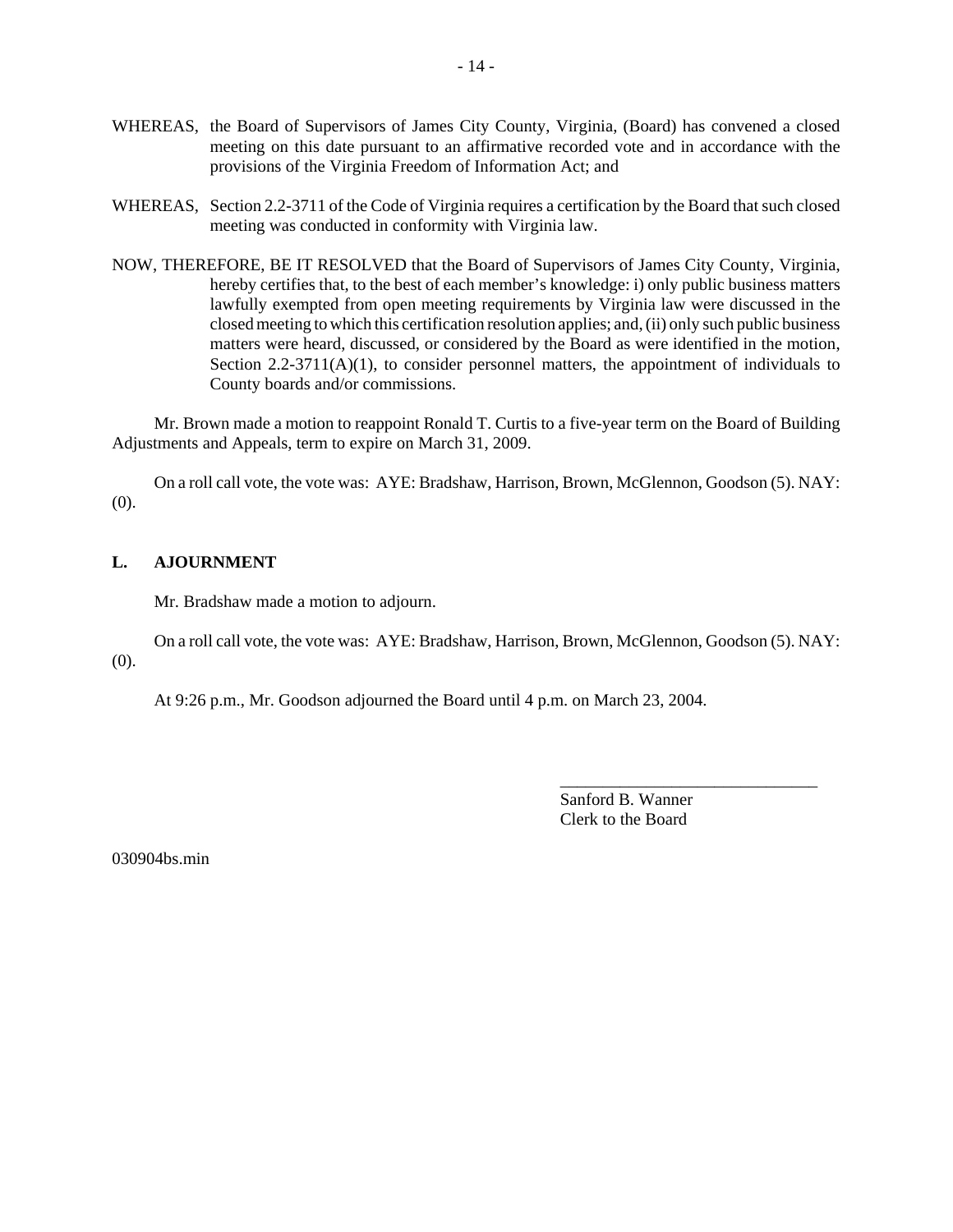# **M E M O R A N D U M**

DATE: March 23, 2004

TO: The Board of Supervisors

FROM: A. Vaughn Poller, Acting Director Neighborhood Connections

l

SUBJECT: Neighborhood of the Quarter - 2004

The Board has proclaimed 2004 as The Year of the Neighborhood. In celebration of County's neighborhoods and all that they do, Neighborhood Connections is recognizing a Neighborhood of the Quarter. The Greater First Colony Area Civic Association, with Mr. Richard Wolfe as President, is the recipient of this award for the first quarter.

Staff recommends the Board approve the attached resolution proclaiming the Greater First Colony Area Civic Association as the James City County Neighborhood of the Quarter.

A. Vaughn Poller

\_\_\_\_\_\_\_\_\_\_\_\_\_\_\_\_\_\_\_\_\_\_\_\_\_\_\_\_\_\_\_

\_\_\_\_\_\_\_\_\_\_\_\_\_\_\_\_\_\_\_\_\_\_\_\_\_\_\_\_\_\_\_

CONCUR:

Carol M. Luckam

AVP/gb neighquart.mem

Attachment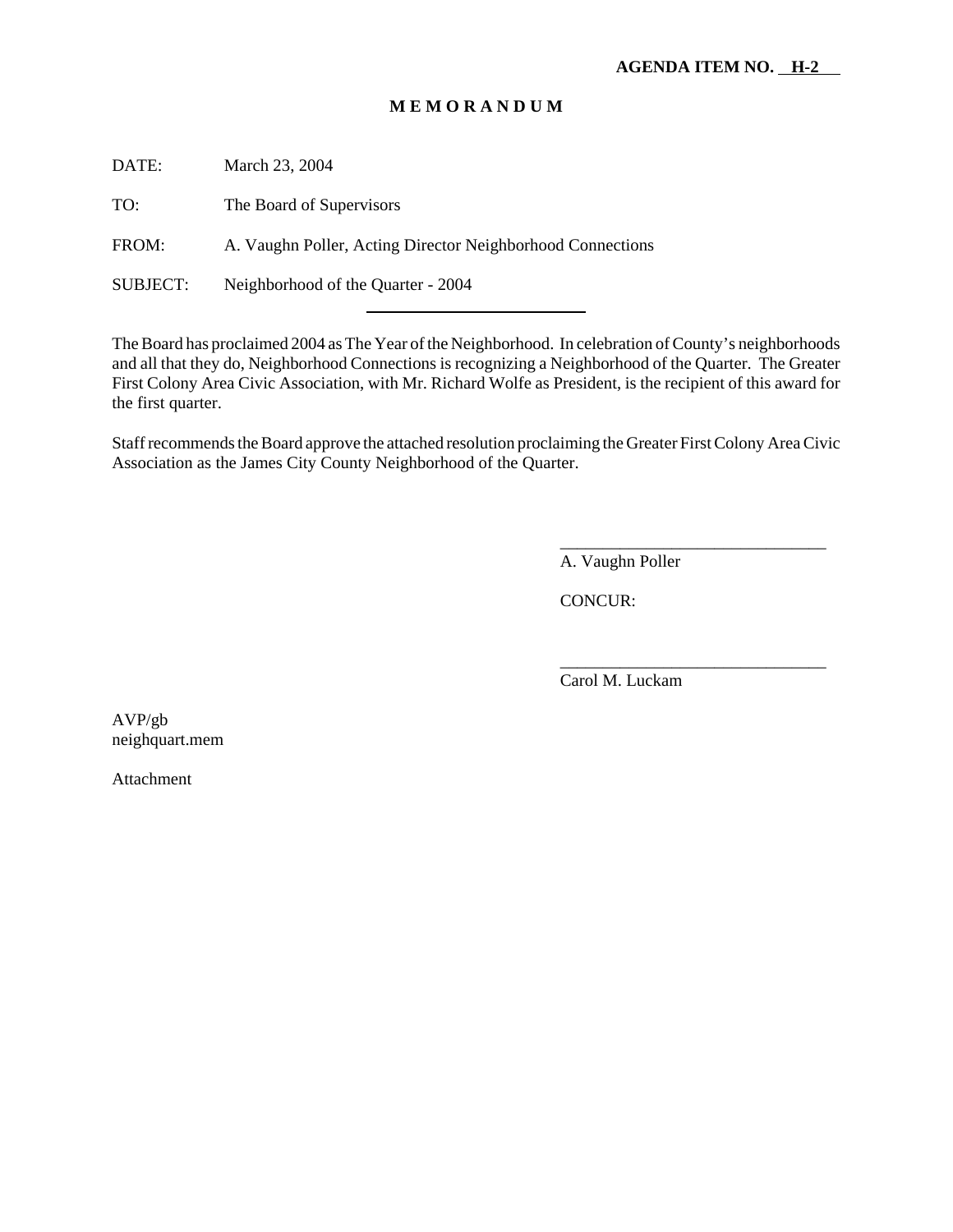# **R E S O L U T I O N**

# NEIGHBORHOOD OF THE QUARTER - 2004

- WHEREAS, the Greater First Colony Area Civic Association consists of five contiguous subdivisions: First Colony, Heritage Landing, Shellbank, Shellbank Woods, and Chestnut Hills within the Jamestown District; and
- WHEREAS, since the incorporation of the Greater First Colony Area Civic Association on January 31, 1967, the population of the subdivisions has grown from 57 to 510 households with 400 households participating as members of this self-managed, voluntary association; and
- WHEREAS, with the help of neighborhood engineers, they successfully had the 30-year-old marina dredged and completely refurbished; and
- WHEREAS, the success of the Greater First Colony Area Civic Association is due to outstanding communication among members and working together through these efforts:
	- monthly board meetings;
	- monthly newsletter;
	- quarterly open membership meetings;
	- maintaining a web site; and
	- using the talent in the five neighborhoods.
- NOW, THEREFORE, BE IT RESOLVED that the Board of Supervisors of James City County, Virginia, does hereby proclaim the Greater First Colony Area Civic Association Neighborhood of the Quarter for March 2004 in connection with the celebration of the 10th Anniversary of Neighborhood Connections.

Bruce C. Goodson Chairman, Board of Supervisors

\_\_\_\_\_\_\_\_\_\_\_\_\_\_\_\_\_\_\_\_\_\_\_\_\_\_\_\_\_\_\_\_\_\_\_\_

ATTEST:

Sanford B. Wanner Clerk to the Board

\_\_\_\_\_\_\_\_\_\_\_\_\_\_\_\_\_\_\_\_\_\_\_\_\_\_\_\_\_\_\_\_

Adopted by the Board of Supervisors of James City County, Virginia, this 23rd day of March, 2004.

neighquart.res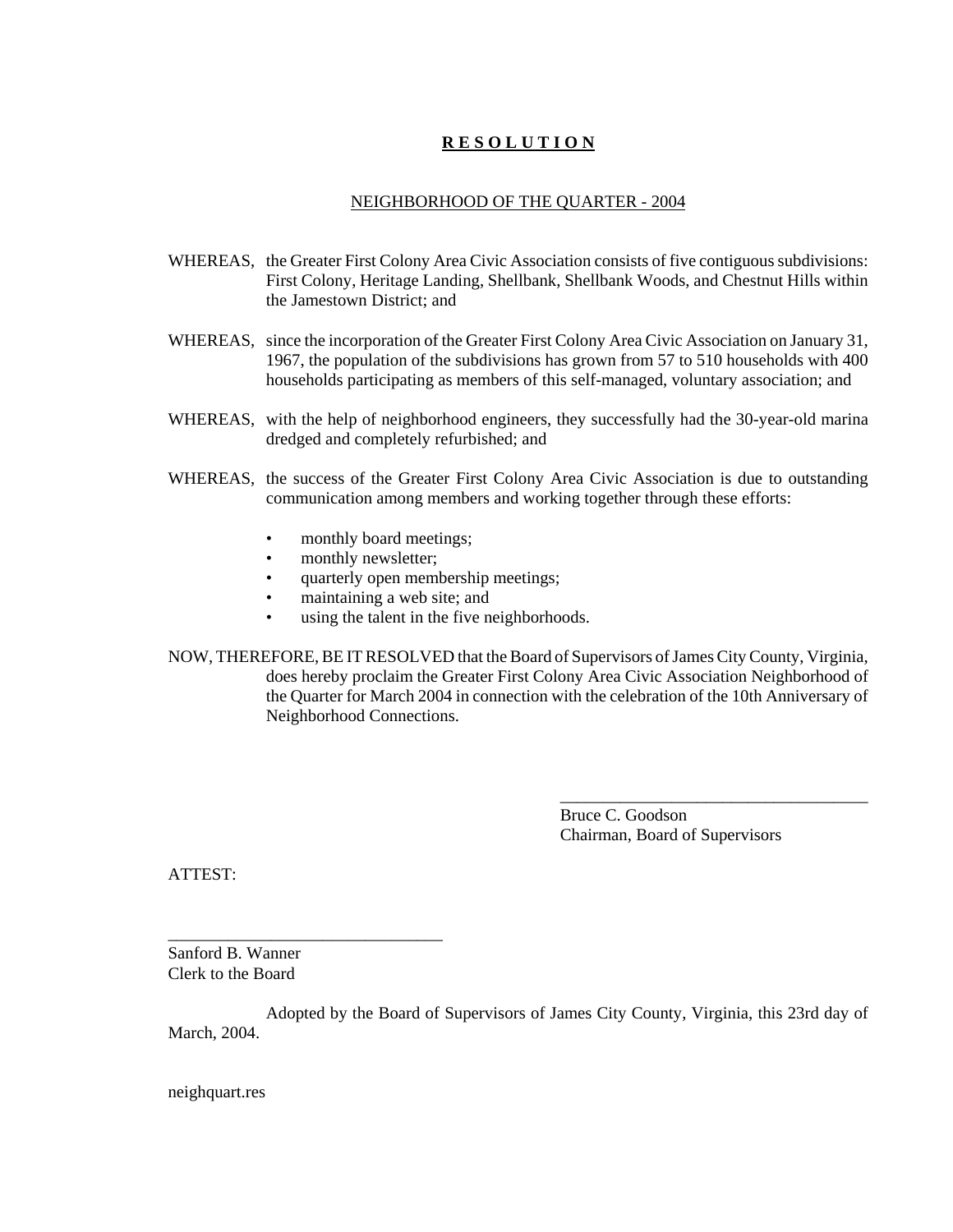# **M E M O R A N D U M**

DATE: March 23, 2004

TO: The Board of Supervisors

FROM: Doug Powell, Acting Assistant County Administrator

l

SUBJECT: Resolution of Appreciation - Mr. John F. Hagee

Attached is a resolution of appreciation for Mr. John F. Hagee recognizing his 14 years of service on the James City County Planning Commission. Mr. Hagee's term expired in January 2004 and he did not seek reappointment.

During Mr. Hagee's tenure on the Planning Commission, he served on the Development Review Committee and was the Committee's Chairman from February 2000 through January 2004. Mr. Hagee also served on the 2003 Comprehensive Plan Steering Committees and was Chairman of the 1997 Comprehensive Plan Steering Committee.

Staff recommends approval of the attached resolution.

\_\_\_\_\_\_\_\_\_\_\_\_\_\_\_\_\_\_\_\_\_\_\_\_\_\_\_\_\_\_\_\_ Doug Powell

DP/gs hagee2.mem

Attachment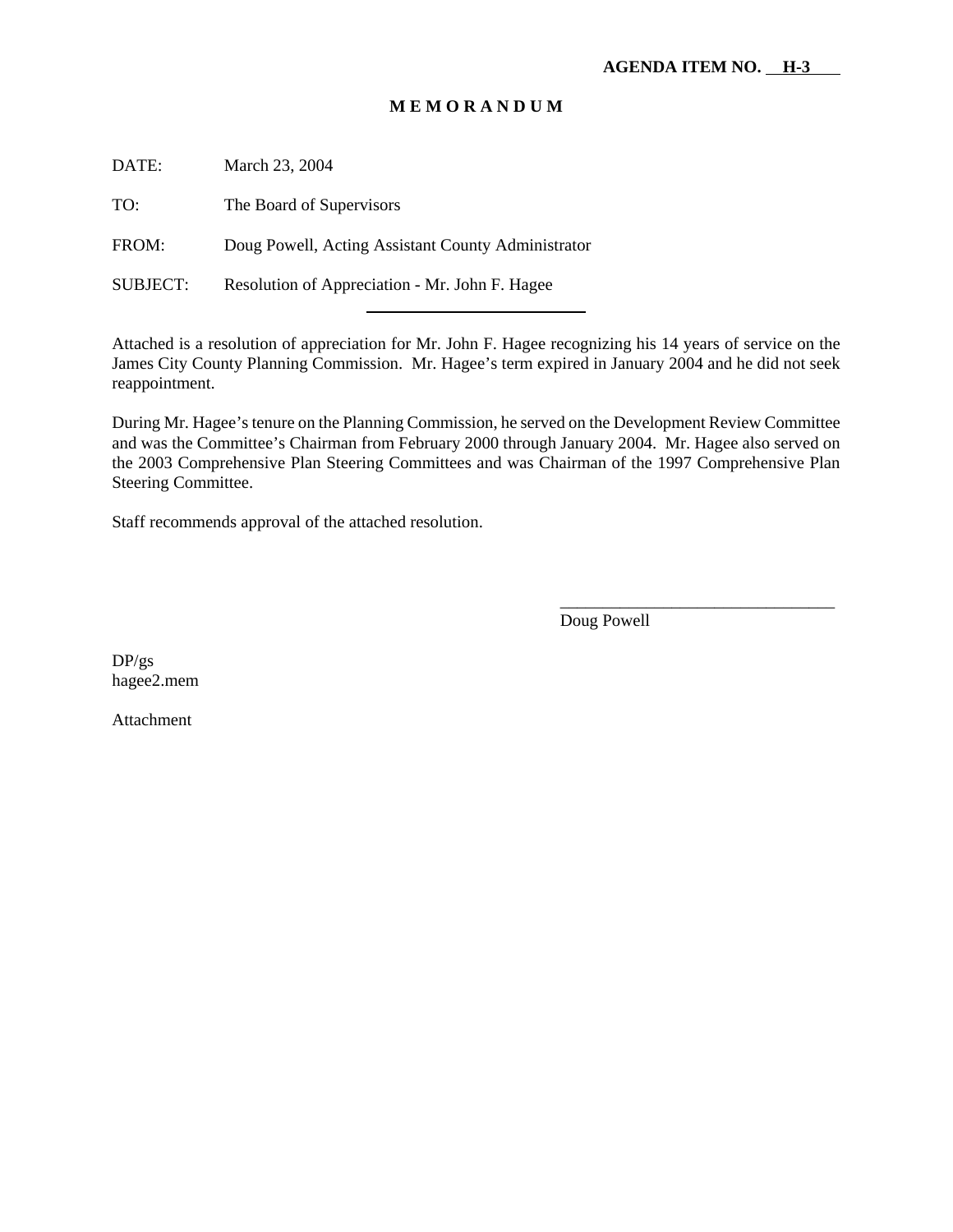# **R E S O L U T I O N OF A P P R E C I A T I O N**

#### MR. JOHN F. HAGEE

- WHEREAS, Mr. John F. Hagee served as a member of the James City County Planning Commission from January 1989 to January 2004; and
- WHEREAS, Mr. Hagee served on the Planning Commission Development Review Committee and served as the Development Review Committee's Chairman from February 2000 to January 2004; and
- WHEREAS, Mr. Hagee also served on James City County's 1997 and 2003 Comprehensive Plan Steering Committees and was the Committee Chairman during the 1997 Comprehensive Plan Update; and
- WHEREAS, Mr. Hagee willingly gave of his time and his talents to maintain James City County's quality of life; and
- WHEREAS, Mr. Hagee consistently demonstrated those essential qualities of leadership, diplomacy, perseverance, and dedication while providing exceptional services to the citizens of James City County.
- NOW, THEREFORE, BE IT RESOLVED that the Board of Supervisors of James City County, Virginia, hereby extends its sincere appreciation to Mr. John F. Hagee and recognizes his distinguished service and dedication to the County and its citizenry.

Bruce C. Goodson Chairman, Board of Supervisors

\_\_\_\_\_\_\_\_\_\_\_\_\_\_\_\_\_\_\_\_\_\_\_\_\_\_\_\_\_\_\_\_\_\_\_\_

ATTEST:

Sanford B. Wanner Clerk to the Board

\_\_\_\_\_\_\_\_\_\_\_\_\_\_\_\_\_\_\_\_\_\_\_\_\_\_\_\_\_\_\_\_

Adopted by the Board of Supervisors of James City County, Virginia, this 23rd day of March, 2004.

hagee2.res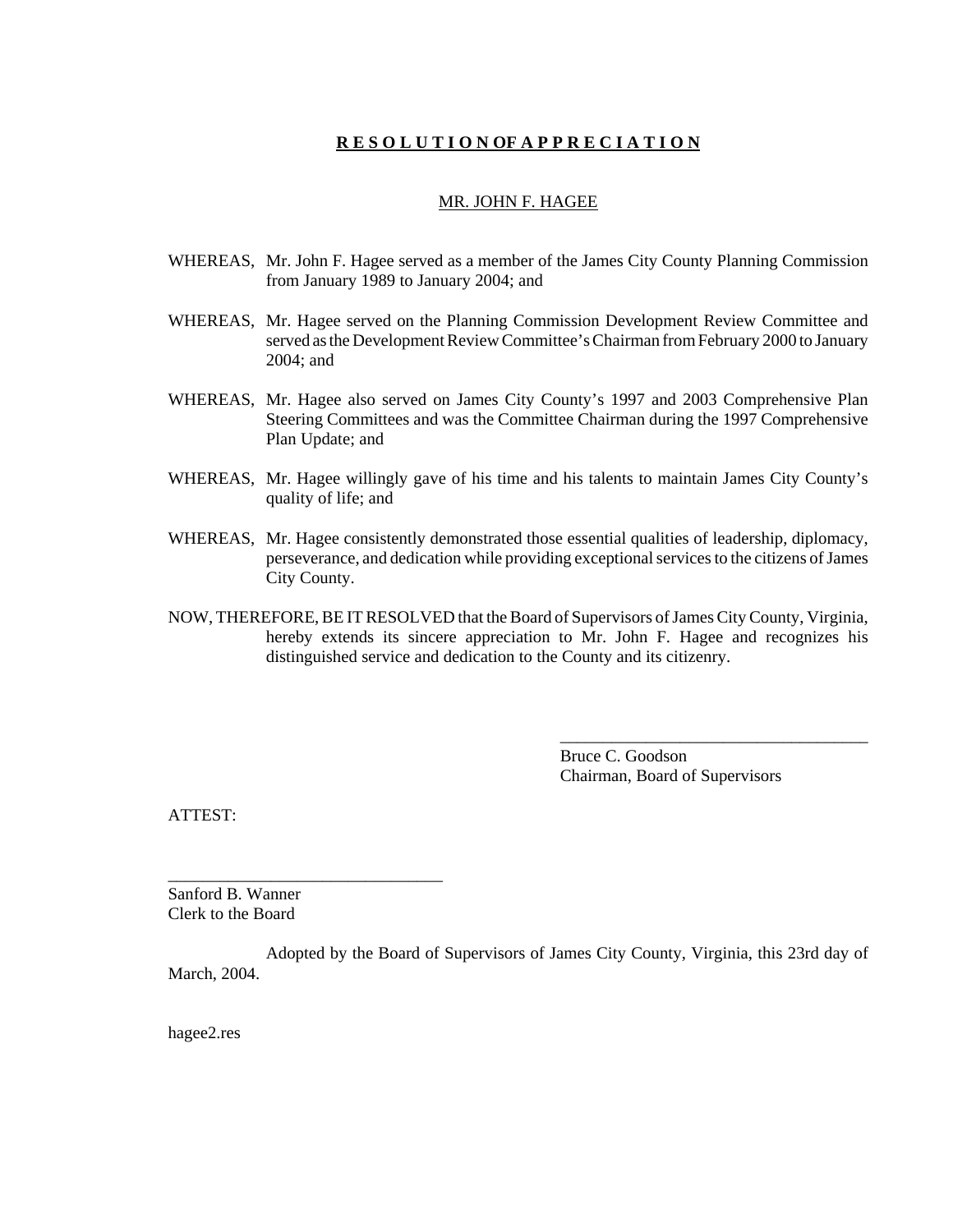# **M E M O R A N D U M**

DATE: March 23, 2004

TO: The Board of Supervisors

FROM: Michael Woolson, Watershed Planner

l

SUBJECT: Builders for the Bay Grant Award

The Department of Conservation and Recreation (DCR) has awarded the Builders for the Bay - James City County Roundtable a grant of \$45,000. On February 10, 2004, the Board appropriated \$5,000 for County personnel expenses associated with this grant. The remaining \$40,000 is for contractual obligations with the Center for Watershed Protection and the Alliance for the Chesapeake Bay. The Alliance, Center, and County are working with the National Association of Home Builders to sponsor several roundtables that strive to reduce the environmental effects of residential and commercial development through consensus. The Builders for the Bay Program encourages the voluntary adoption of up to 22 better site design principles that reduce environmental effects of residential and commercial development.

Staff recommends adoption of the attached resolution appropriating these remaining funds.

Michael Woolson

\_\_\_\_\_\_\_\_\_\_\_\_\_\_\_\_\_\_\_\_\_\_\_\_\_\_\_\_\_\_\_\_\_

\_\_\_\_\_\_\_\_\_\_\_\_\_\_\_\_\_\_\_\_\_\_\_\_\_\_\_\_\_\_\_\_\_

CONCUR:

William C. Porter

MW/adw builderbay.mem

Attachment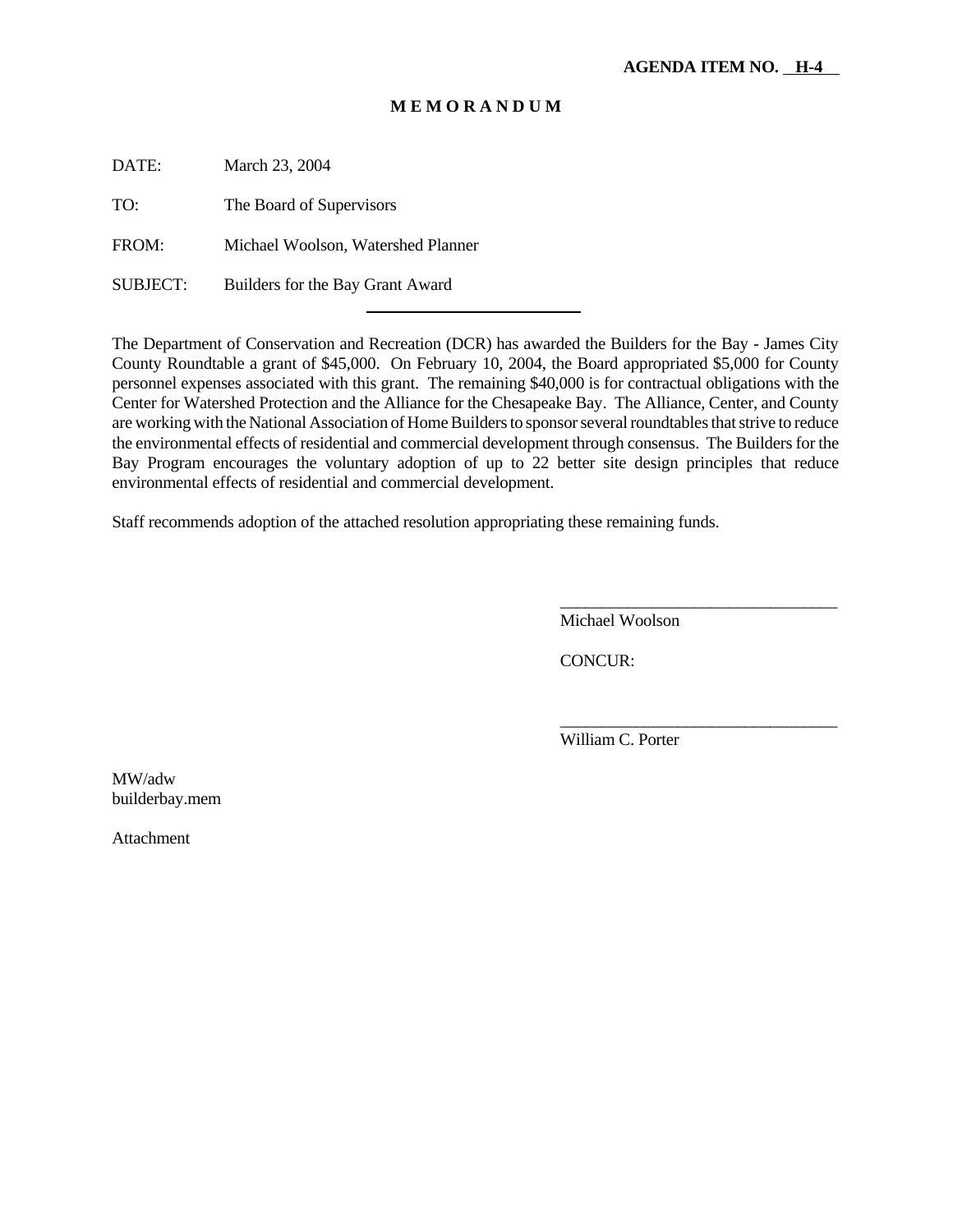# **R E S O L U T I O N**

#### BUILDERS FOR THE BAY GRANT AWARD

- WHEREAS, the Department of Conservation and Recreation (DCR) has approved a grant totaling \$45,000 for the Builders for the Bay - James City County Roundtable; and
- WHEREAS, the Board appropriated \$5,000 on February 10, 2004, for County personnel expenses associated with this grant; and
- WHEREAS, the Grant will be administered by DCR with a grant period of February 10, 2004, through January 31, 2005, thus allowing any unexpended funds as of June 30, 2004, to be carried forward to James City County's next fiscal year.
- NOW, THEREFORE, BE IT RESOLVED that the Board of Supervisors of James City County, Virginia, hereby authorizes the following appropriation to the Special Project/Grants Fund:

Revenue:

Builders for the Bay Grant Award \$40,000 (024-306-2625)

Expenditure:

\_\_\_\_\_\_\_\_\_\_\_\_\_\_\_\_\_\_\_\_\_\_\_\_\_\_\_\_\_\_\_\_

Builders for the Bay Award \$40,000 (024-104-5626)

Bruce C. Goodson Chairman, Board of Supervisors

\_\_\_\_\_\_\_\_\_\_\_\_\_\_\_\_\_\_\_\_\_\_\_\_\_\_\_\_\_\_\_\_\_\_\_\_

ATTEST:

Sanford B. Wanner Clerk to the Board

Adopted by the Board of Supervisors of James City County, Virginia, this 23rd day of March, 2004.

builderbay.res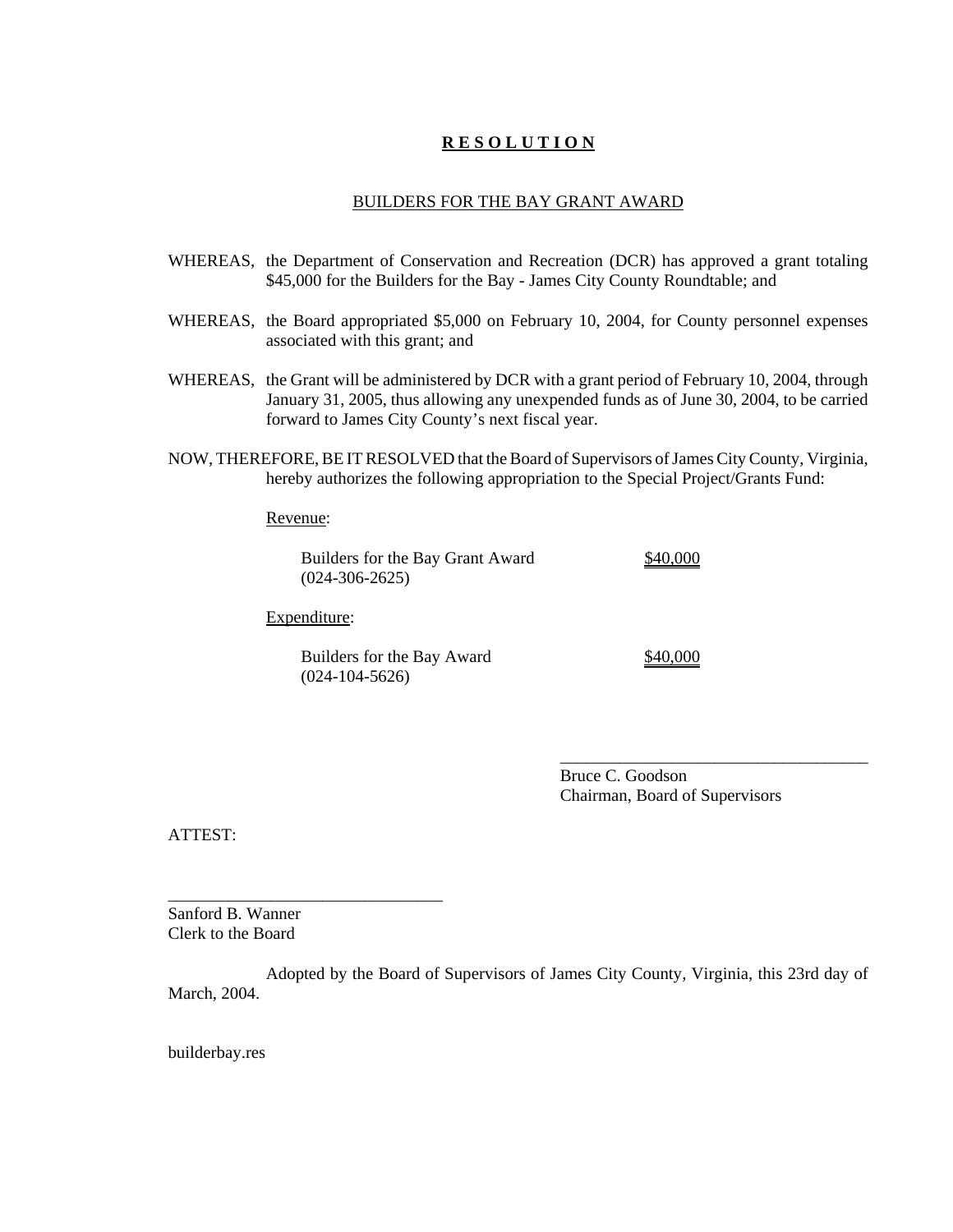# **M E M O R A N D U M**

DATE: March 23, 2004

TO: The Board of Supervisors

FROM: David Anderson, Senior Planner

SUBJECT: FY 2004-2005 VDOT Secondary Road Construction Budget l

The attached Construction Budget represents the FY 2004-2005 allocations for existing secondary road projects. This Budget does not propose any new projects. It merely represents the secondary road allocations that are to be budgeted towards existing secondary road projects in the upcoming fiscal year and does not reflect other funds such as Revenue Sharing.

Normally, the Board of Supervisors considers the one-year budget and Six-Year Secondary Road Plan concurrently. The Virginia Department of Transportation (VDOT) has requested that the Board approve the one-year budget in order to ensure timely availability of secondary road funds. The Six-Year Secondary Road Plan that was discussed at the December 16, 2003, Work Session will be brought forward to the Board in the fall along with estimates of available allocations from additional sources. Further long-range details of existing projects and any new projects will be discussed then.

Staff has reviewed the attached Budget and believes it is generally consistent with previously stated allocations. However, the railroad crossing upgrade on Diascund Road is not being funded in this fiscal year as was previously presented to the Board at the December 16, 2003, Work Session. At the writing of this memorandum, staff has been unable to speak to VDOT representatives to figure out why the project is no longer being funded in this fiscal year. Staff hopes to have this information prior to the Board meeting and, pending an explanation by VDOT of this discrepancy, staff recommends the Board of Supervisors approve the FY 2004- 2005 VDOT Secondary Road Construction Budget.

David Anderson

\_\_\_\_\_\_\_\_\_\_\_\_\_\_\_\_\_\_\_\_\_\_\_\_\_\_\_\_\_\_\_\_\_

\_\_\_\_\_\_\_\_\_\_\_\_\_\_\_\_\_\_\_\_\_\_\_\_\_\_\_\_\_\_\_\_\_

CONCUR:

O. Marvin Sowers, Jr.

DA/gs roadbudget.mem

Attachments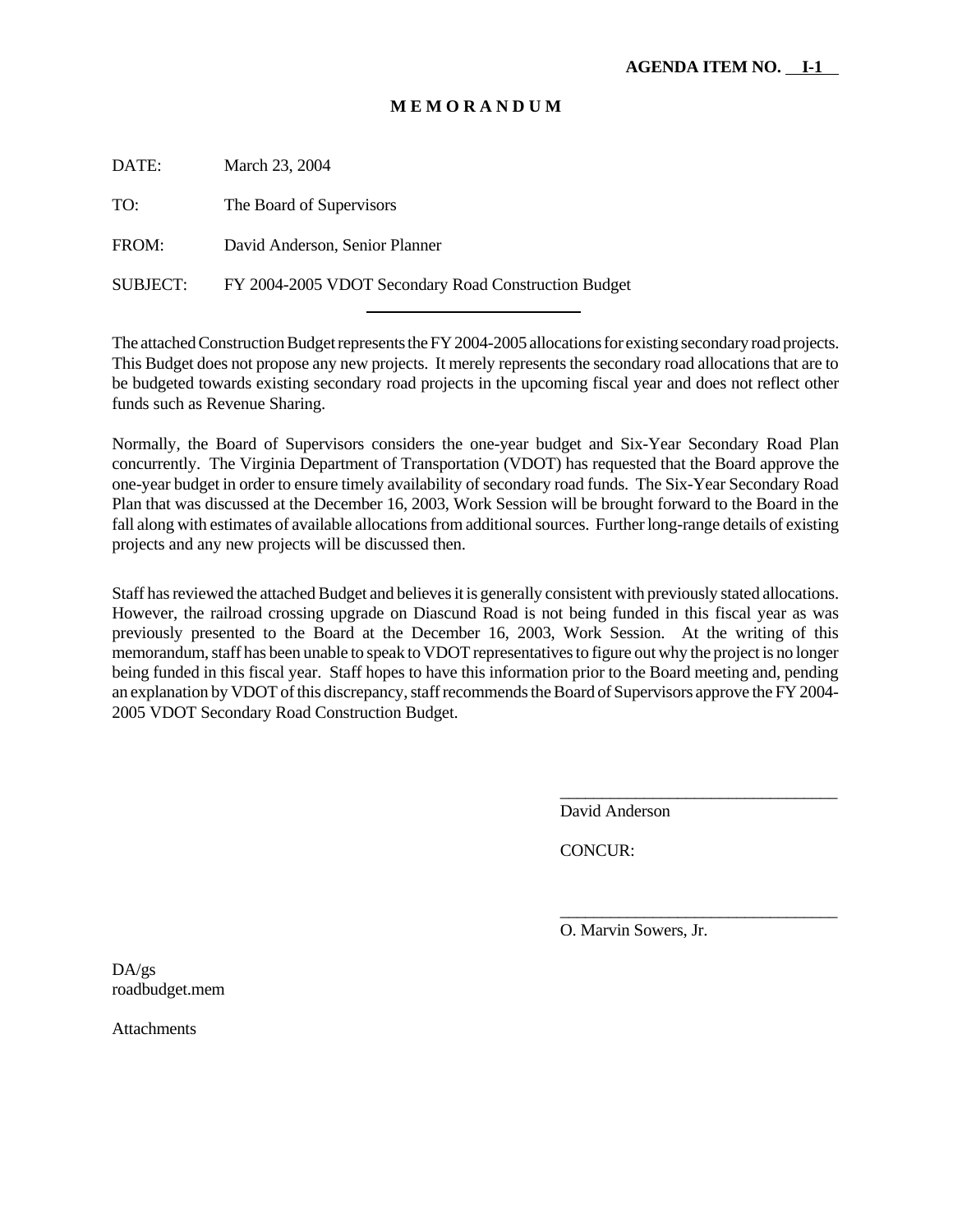# **R E S O L U T I O N**

## FY 2004-05 VDOT SECONDARY ROAD CONSTRUCTION BUDGET

- WHEREAS, the Board of Supervisors of James City County, Virginia, has consulted with the Virginia Department of Transportation (VDOT) Resident Engineer to set priorities for road improvements on the County's secondary roads; and
- WHEREAS, VDOT has produced a Secondary Road Construction Budget for FY 2004-05 consistent with the Board's priorities.
- NOW, THEREFORE, BE IT RESOLVED that the Board of Supervisors of James City County, Virginia, hereby approves the FY 2004-05 VDOT Secondary Road Construction Budget as presented on March 23, 2004.

Bruce C. Goodson Chairman, Board of Supervisors

\_\_\_\_\_\_\_\_\_\_\_\_\_\_\_\_\_\_\_\_\_\_\_\_\_\_\_\_\_\_\_\_\_\_\_\_

ATTEST:

Sanford B. Wanner Clerk to the Board

\_\_\_\_\_\_\_\_\_\_\_\_\_\_\_\_\_\_\_\_\_\_\_\_\_\_\_\_\_\_\_\_

Adopted by the Board of Supervisors of James City County, Virginia, this 23rd day of March, 2004.

fy0405consbud.res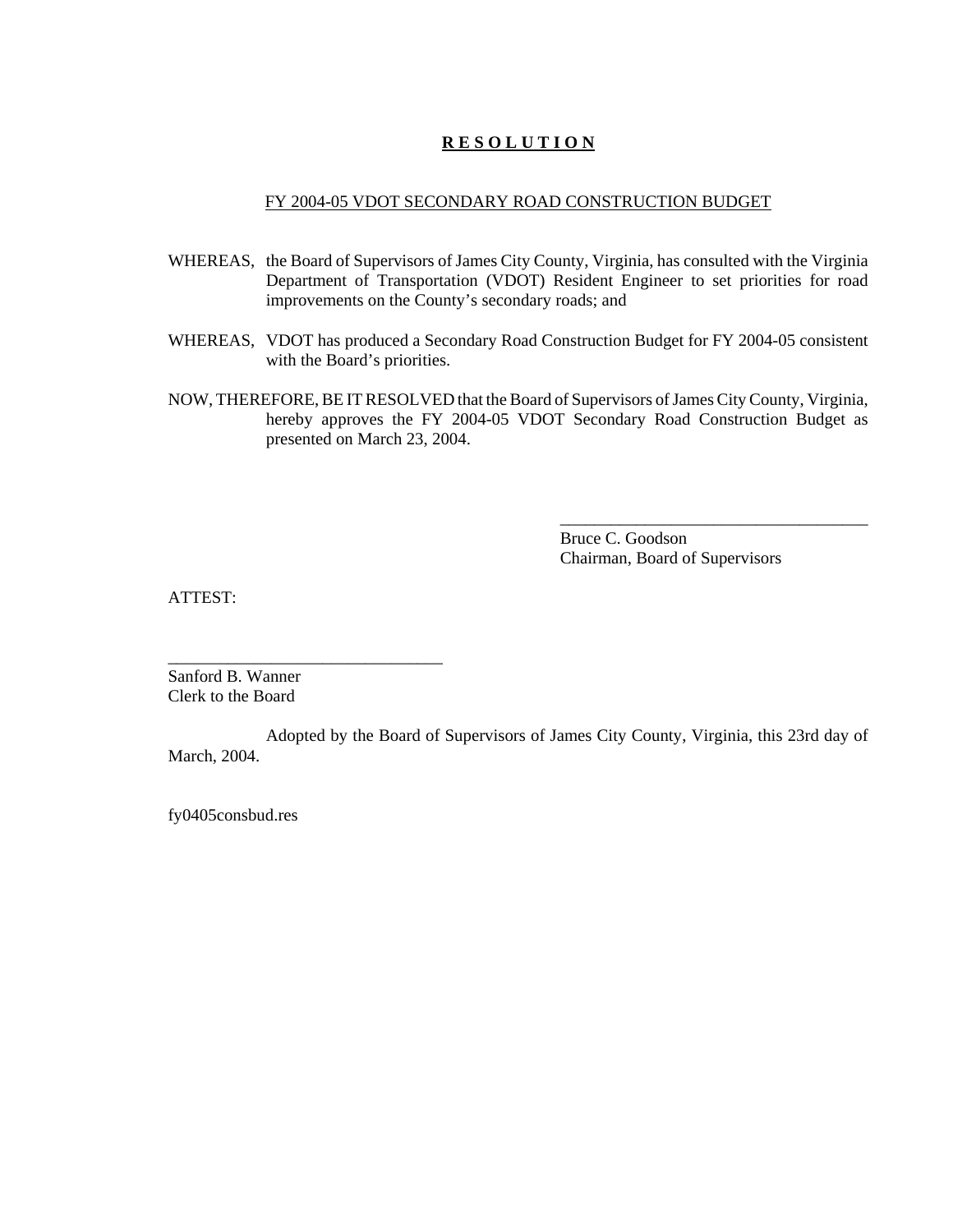| District: Suffolk | Residency: Williamsburg<br>County: James City | <b>Commonwealth of Virginia</b><br><b>Department of Transportation</b><br><b>Secondary System</b><br>July 1, 2004 - June 30, 2005<br>(35)<br>(047)<br>(5) | <b>CELERE</b><br><b>FEB 2004</b><br>253485 |
|-------------------|-----------------------------------------------|-----------------------------------------------------------------------------------------------------------------------------------------------------------|--------------------------------------------|
|                   | <b>Details of Construction Budget</b>         |                                                                                                                                                           |                                            |
|                   |                                               | Regular Construction Allocation (33.1-23.4C)                                                                                                              | \$1,551,009                                |
|                   |                                               | Unpaved Road Allocation (33.1-23.1:1)                                                                                                                     | \$18,341                                   |
|                   | <b>Net Funds for Distribution</b>             |                                                                                                                                                           | \$1,569,350                                |
|                   | Distribution                                  |                                                                                                                                                           |                                            |
|                   |                                               | Incidental Improvements                                                                                                                                   | \$105,000                                  |
|                   |                                               | <b>Numbered Projects</b>                                                                                                                                  |                                            |
|                   |                                               | Regular Improvements                                                                                                                                      | \$1,446,009                                |
|                   |                                               | Unpaved Road Improvements                                                                                                                                 | \$18,341                                   |
|                   |                                               | <b>TOTAL ALLOCATION:</b>                                                                                                                                  | \$1,569,350                                |
|                   |                                               |                                                                                                                                                           |                                            |

Date: 2/24/2004

 $\ddot{\phantom{a}}$ 

Board Approval Date: 2/25/2004

**VDOT Resident Engineer** Date

Chairman, Clerk, Co. Administrator Date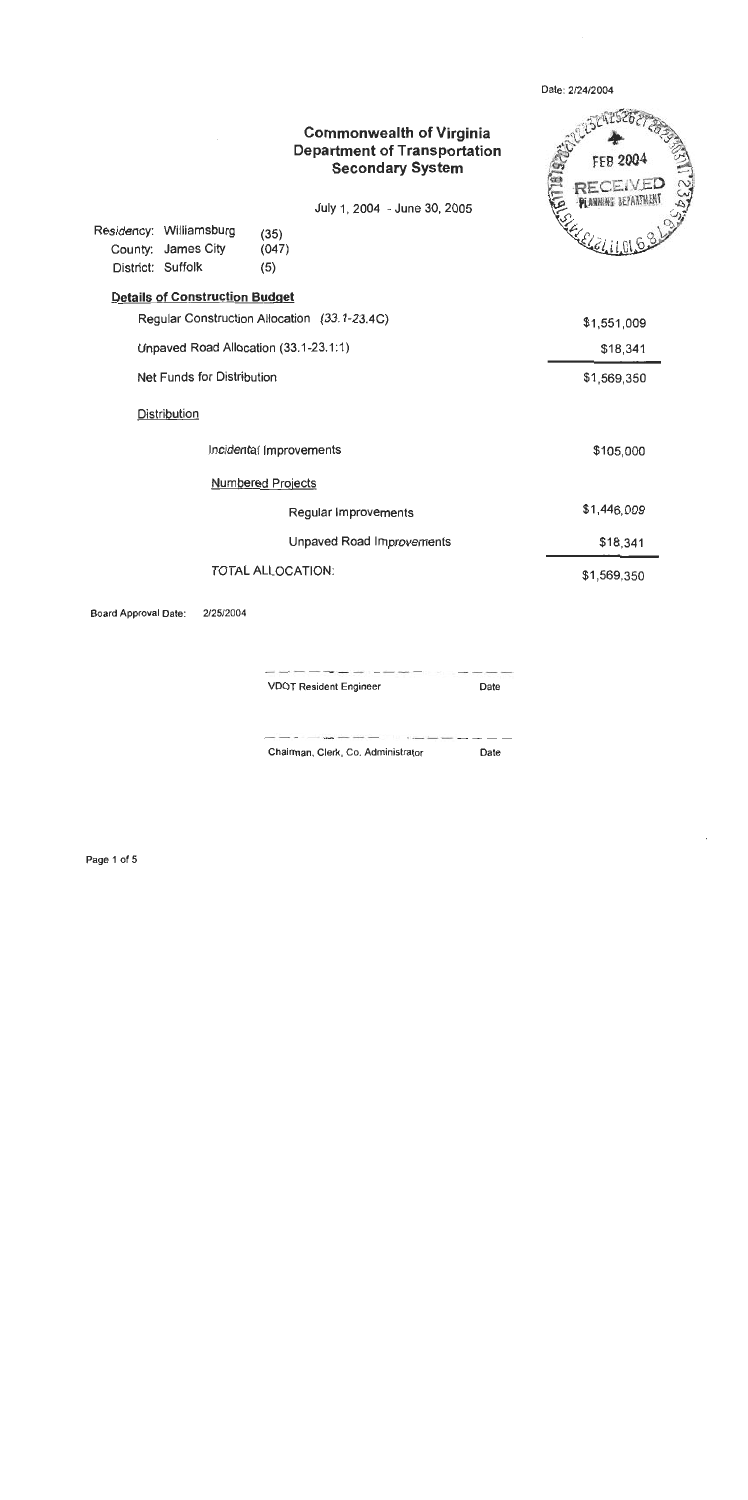| <b>County-Wide Incidental Construction</b>      |                                     |                        |              |                     |           |                |           |
|-------------------------------------------------|-------------------------------------|------------------------|--------------|---------------------|-----------|----------------|-----------|
| Pri#<br>PPMS#<br>Road Name/Title:<br>Project #: | Route<br>Description:<br>FR:<br>TO: | <b>Estimated Costs</b> |              | <b>Prev Funding</b> | Phase     | <b>Funding</b> |           |
| Pri. #0                                         | 8000                                | PE                     |              | SO PE               | SO.       |                | \$0       |
| <b>CWI</b>                                      |                                     | RW                     |              | \$0 RW              | \$0       |                | \$0       |
| Total County-Wide Allocation                    | FR:                                 | CN                     | \$944,458 CN |                     | \$314,458 | 9103           | \$105,000 |
| CWI                                             | TO:                                 |                        | \$944,458    |                     | \$314,458 |                | \$105,000 |

# **Total Dollars - County-Wide Incidental Construction**

\$105,000

Cost Center Breakdown on County-Wide Incidentals

| <b>Cost Centers</b> | <b>Description of Services</b>          | <b>Allocation</b> |
|---------------------|-----------------------------------------|-------------------|
| 1204007             | Traffic Services:                       | \$50,000.00       |
| 1204003             | Rural Additions:                        | \$0.00            |
| 1204002             | Pipe Installations / Private Entrances: | \$15,000.00       |
| 1204005             | Preliminary Engineering and Surveys:    | \$20,000.00       |
| 1204006             | Fertilization end Seeding:              | \$5,000,00        |
| 1204004             | Subdivision Plan Review:                | \$15,000.00       |
| 1204008             | <b>Right Of Way Engineering</b>         | \$0.00            |
| 1204009             | Traffic Calming                         | \$0.00            |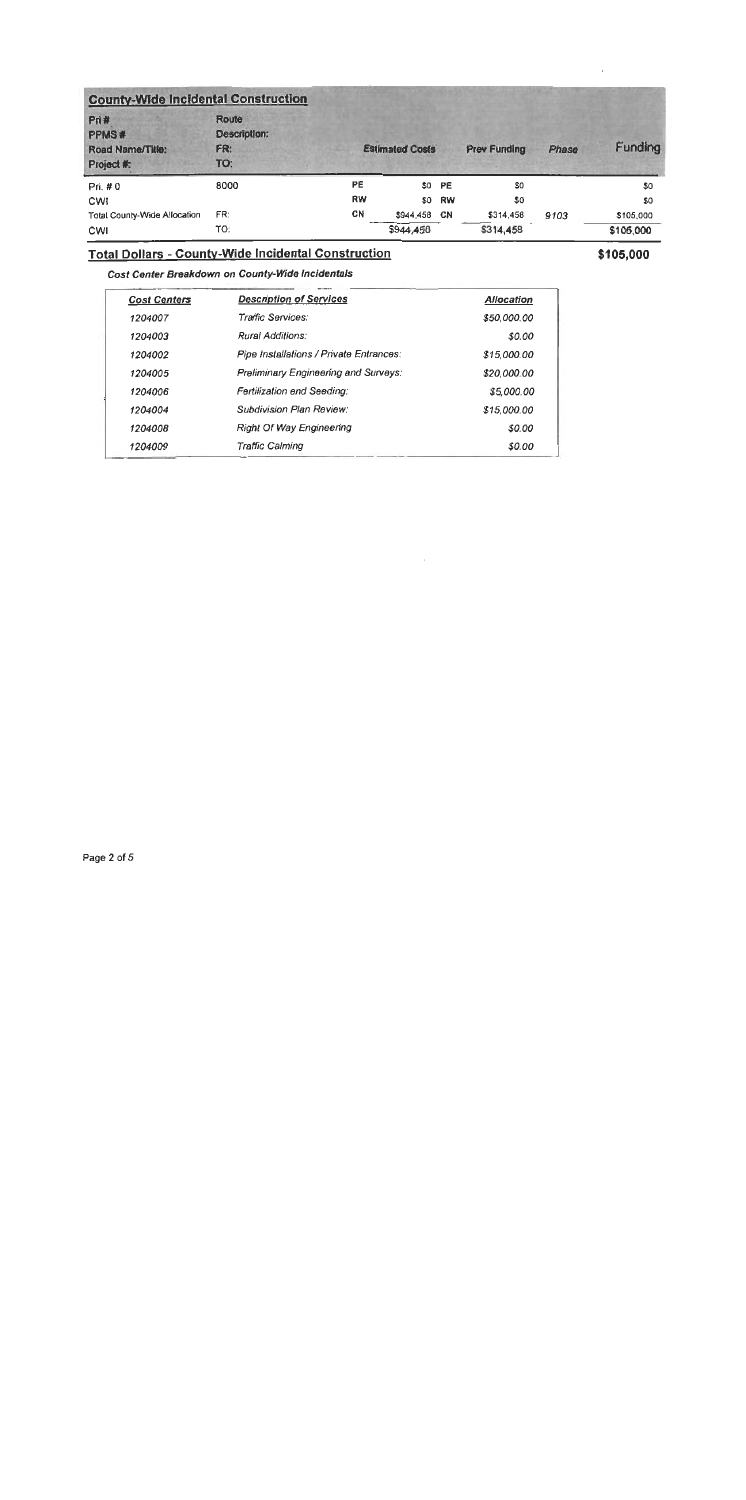| <b>Regular Construction Projects</b>               |                                            |           |                        |           |                     |       |                |
|----------------------------------------------------|--------------------------------------------|-----------|------------------------|-----------|---------------------|-------|----------------|
| Pri#.<br>PPMS#<br>Road Name/Title: .<br>Project #: | <b>Route</b><br>Description:<br>FR:<br>TO: |           | <b>Estimated Costs</b> |           | <b>Prev Funding</b> | Phase | <b>Funding</b> |
| Pri. #1                                            | 0615                                       | <b>PE</b> | \$800,000              | <b>PE</b> | \$474,489           | 9101  | \$325,511      |
| 50057                                              | 4 Lane, median w/bike&multi trail          | <b>RW</b> | S0                     | <b>RW</b> | \$0                 |       | S0             |
| <b>IRONBOUND ROAO</b>                              | FR: ROUTE 747                              | CN        | \$5,500,000            | CN        | \$0                 | 9104  | \$724.724      |
| 0615-047-169, PE C501                              | TO: 0.26 MI E RTE 616                      |           | \$6,300,000            |           | \$474,489           |       | \$1,050,235    |
| Pri. $#2$                                          | 0607                                       | PE        | \$428,000              | <b>PE</b> | \$150,000           | 9101  | \$278,000      |
| 3089                                               | Improve shoulders & ditch                  | RW        | \$1,721,500            | RW        | \$800,000           | 9102  | \$107,774      |
| <b>CROAKER ROAD</b>                                | FR: 0.05 MI. S. RT. 601                    | CN        | \$3,584,000            | CN        | \$52,419            | 9104  | \$0            |
| 0607-047-113,C502                                  | TO: 0.06 MI. N. RT.805                     |           | \$5,733,500            |           | \$1,002,419         |       | \$385,774      |
| Pri. #3                                            | 0601                                       | <b>PE</b> | \$5,000                | PE        | \$0                 | 9101  | \$5,000        |
| 52080                                              | SERP/scoping only- improve cur             | RW        | SO.                    | <b>RW</b> | \$0                 |       | S0             |
| <b>BARNES ROAD</b>                                 | FR: 0.50 E RTE 60                          | CN        | \$0                    | CN        | \$0                 | 9104  | \$0            |
| 0601-047-171, C501                                 | TO: 85 MI.E RTE.60                         |           | \$5,000                |           | \$0                 |       | \$5,000        |
| Pri. #4                                            | 0608                                       | PE        | \$50,000               | <b>PE</b> | \$0                 | 9101  | \$5,000        |
| 52081                                              | SERP/scoping only- improve cur             | <b>RW</b> | \$125,000              | <b>RW</b> | \$0                 |       | \$0            |
| <b>MOUNT LAUREL ROAD</b>                           | FR: 30 MI. E. RTE606                       | <b>CN</b> | \$600,000              | CN        | \$0                 | 9104  | \$0            |
| 0608-047- C501                                     | TO: ROUTE 606                              |           | \$775.000              |           | \$O.                |       | \$5,000        |

 $\bar{z}$ 

**Totals Dollars - Regular Construction Projects** 

\$1,446,009